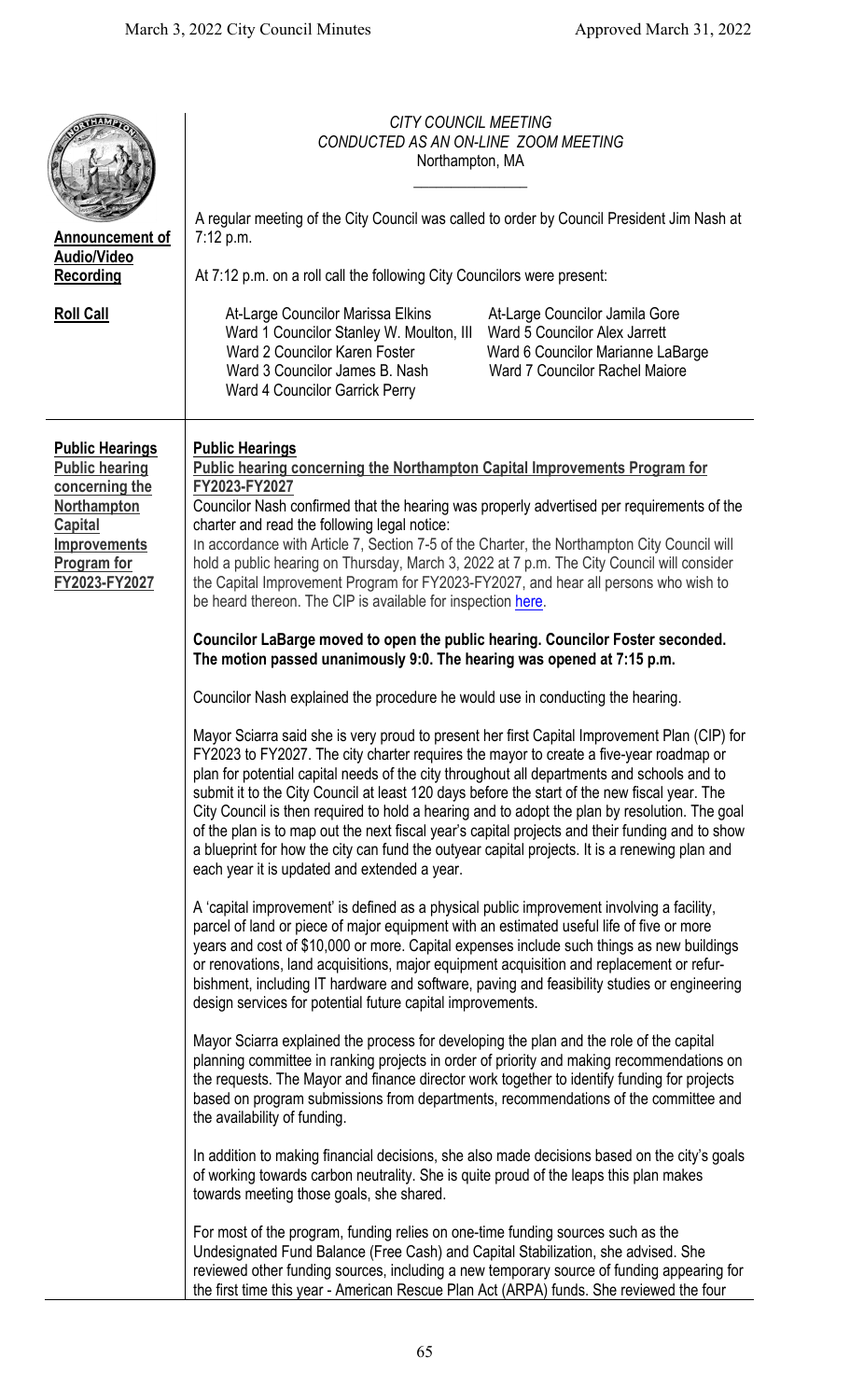broad categories eligible for funding through this program. All these funds must be obligated by December 31, 2024 and expended by December 31, 2026. For this capital plan, she proposes using \$1,090,656 of lost revenue and \$3.1 million for water and Stormwater infrastructure projects.

Lost revenue can be used for any general government one-time expense. In FY2022, the city became aware that the existing fire rescue ladder truck is unreliable and that the city now needs to rely on mutual aid from surrounding communities to provide a ladder at fire calls. The City Council authorized borrowing in September of 2021 for this ladder truck. With the acceptance of ARPA lost revenue, they can now use this resource for the unanticipated cost of the ladder in FY2023 to reduce the pressure on the debt schedule and save interest costs. The city will save an estimated \$149,000 in interest by using this funding.

The capital program this year consists of projects totaling \$90,946,714 across city departments and schools over five years. Next year's projects total \$15 million. She thanked Finance Director Charlene Nardi, Court Cline, Annie Lesko, Alan Wolf and Abbie Stone for their work on the document. They worked very hard to get the plan to them as quickly as humanly possible because of what they are hearing from departments about supply chain issues and materials and energy cost increases. Fuel is up 55% from this time last year. Fire rescue vendors are telling the mechanic he should plan on a 10 to 20% increase on all equipment and that every week he waits to order hose, he should plan on an additional 5% cost increase. They are certainly seeing this in terms of vehicles, both in wait times and price increases.

The plan includes a \$10,116,800 investment in capital projects for the two school districts, including energy management and improvement projects at each of the six Northampton public schools and desperately-needed window replacement and ventilation work at Smith Vocational and Agricultural High School (SVAHS), Mayor Sciarra continued. Funding for net zero studies this year will complete the net zero studies of all city buildings. The seven city facility reports have been completed and net zero studies of three schools are currently underway. The FY2023 funding is for the last three school buildings: Northampton High School, JFK Middle School and Ryan Road School.

The mayor highlighted an IT project made possible by a generous gift from Smith College the 21st century classroom technology project. Smith College donated \$500,000 over three years and \$167,667 is being used this year to modernize classroom computer equipment, providing interactive digital teaching and learning solutions for each of the schools.

The mayor pointed out a few changes: under Central Services Parking Maintenance and Enforcement, the 2001 Bobcat Skid Steer Loader originally proposed to be purchased from reprogrammed funds is now coming from parking reserves and the Ryan Road hot water heater originally proposed to be purchased with reprogrammed funds is being charged to Free Cash.

The plan has \$50,000 for the next five years for traffic calming, she noted. While \$25,000 appears in the Free Cash order on the agenda this evening, the other \$25,000 comes from Cash Capital, which can't be appropriated until the start of the fiscal year. Administrators have increased traffic calming and sidewalk budgets by \$25,000 each this year because they have heard it is a priority of the council. They are also continuing to invest in road repair and maintenance.

As stated, she made decisions to work towards the goal of municipal carbon neutrality. This year the focus has been to make sure that, as the city replaces vehicles, the contribution they make towards carbon emissions is reduced. The capital improvement committee has been recommending that vehicles necessary for department operations be viewed as operating expenses and included in the general fund budget. She would like to get departments on a reasonable fleet maintenance schedule to accomplish this but she has also made the commitment that, when an energy efficient or fossil fuel-free option is available, they will purchase it, even at a higher cost. She drew attention to a vehicle added for the Department of Community Care (DCC). Other vehicles for the DCC may be added to the department's OM budget, but she wanted to include one in the CIP. The DCC vehicle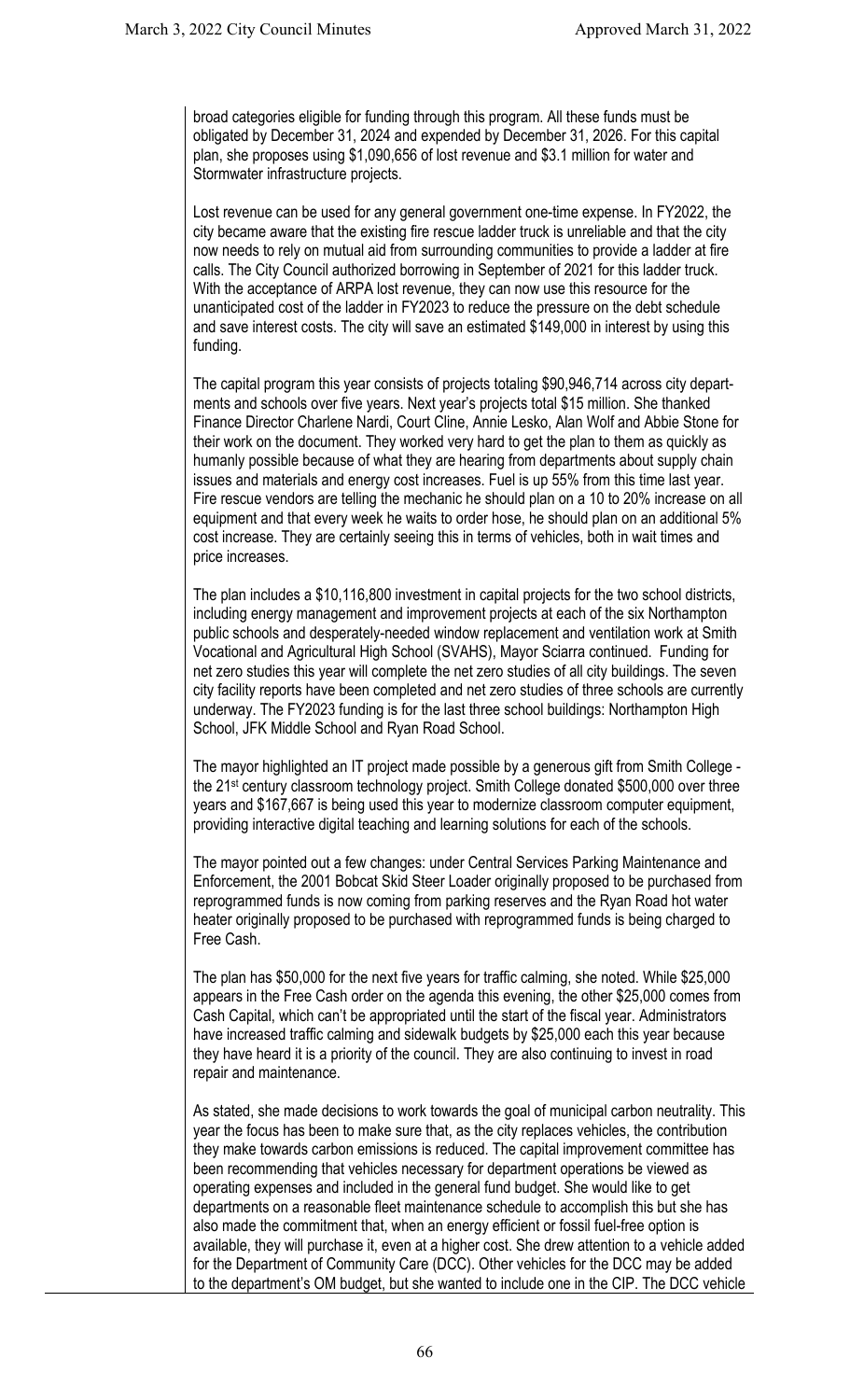is a 'to be decided' model as they are still building out and figuring out what that department needs.

Along the lines of greening their fleets, they are hoping there will be state and federal assistance. Senator Warren has spoken very encouragingly about assistance for electric buses and other vehicles but they are not yet readily available. A gas-powered bus was proposed for purchase in FY2023, but she has pushed that out for a couple of years to allow for an electric option.

She would like to move towards a more comprehensive study of all city vehicles, including whether there are any shared use possibilities between departments. She agrees they need to look at purchasing vehicles across the board, but because of the timeline in the charter that necessitates the capital improvement committee working in the fall this was not possible for this CIP. Therefore, they are looking at purchasing needed vehicles necessary for operations with purchases being reviewed by energy officer Chris Mason to find the most energy efficient option available.

Mayor Sciarra concluded by reviewing various components of the plan. Finance Director Charlene Nardi, Police Chief Jody Kasper and DPW Director Donna LaScaleia are available to answer specific questions, she advised.

Councilors asked questions and offered comments on specific capital requests. Regarding energy systems in general, Councilor Jarrett said he noticed they are replacing a boiler in the municipal building in FY2023. What about the move to carbon neutrality? He asked.

She had some of the same questions, Mayor Sciarra shared. In this case, she was told that the existing hot water boiler in the municipal building is quite old and has been having issues. A heat pump/ERV combination is a good fit for classrooms, but a high-efficiency, circulating condensing boiler is the best fit for the existing hot water radiating infrastructure of that particular building.

# *Police Department Fleet*

Councilor Maiore said she knows there is a lot of community interest in the police department's fleet. She asked if the four hybrid cruisers and unmarked hybrid utility vehicle proposed for purchase in FY2023 are replacement vehicles and whether the price shown is the going price for hybrid police vehicles.

Police vehicles were not funded for the last two years, Mayor Sciarra reminded. They are now at a place of significant deferred maintenance so the severity of the need for replacement is what has necessitated this being a capital expenditure. Four police vehicles are completely inoperable and have been decommissioned and another two have very high miles and need replacing. The hybrid vehicles are replacing fully gas-powered vehicles, she confirmed.

The price is higher because of the special features of police vehicles such as plexiglass dividers, blue lights and equipment boxes, Chief Kasper elaborated.

Some people are asking why the chief doesn't think about replacing fewer cruisers (maybe three) the first year, Councilor LaBarge chimed in. There is a lot of concern about this much money going out in one year, she volunteered.

The severity of the situation is necessitating the number of vehicles, Mayor Sciarra reiterated. The practice had been to buy two or three or at most four vehicles a year to maintain the fleet. Not funding the purchase for one or two years has created this more serious situation.

Councilor Nash thanked Mayor Sciarra for the presentation and all the work that went into putting it together. He asked the average life expectancy of a typical cruiser.

Under the old rotation method, they would essentially purchase a smaller number of new cruisers so they would have staggered mileage on the primary line fleet, Chief Kasper explained. When a cruiser has greater mileage it is moved into the secondary fleet. She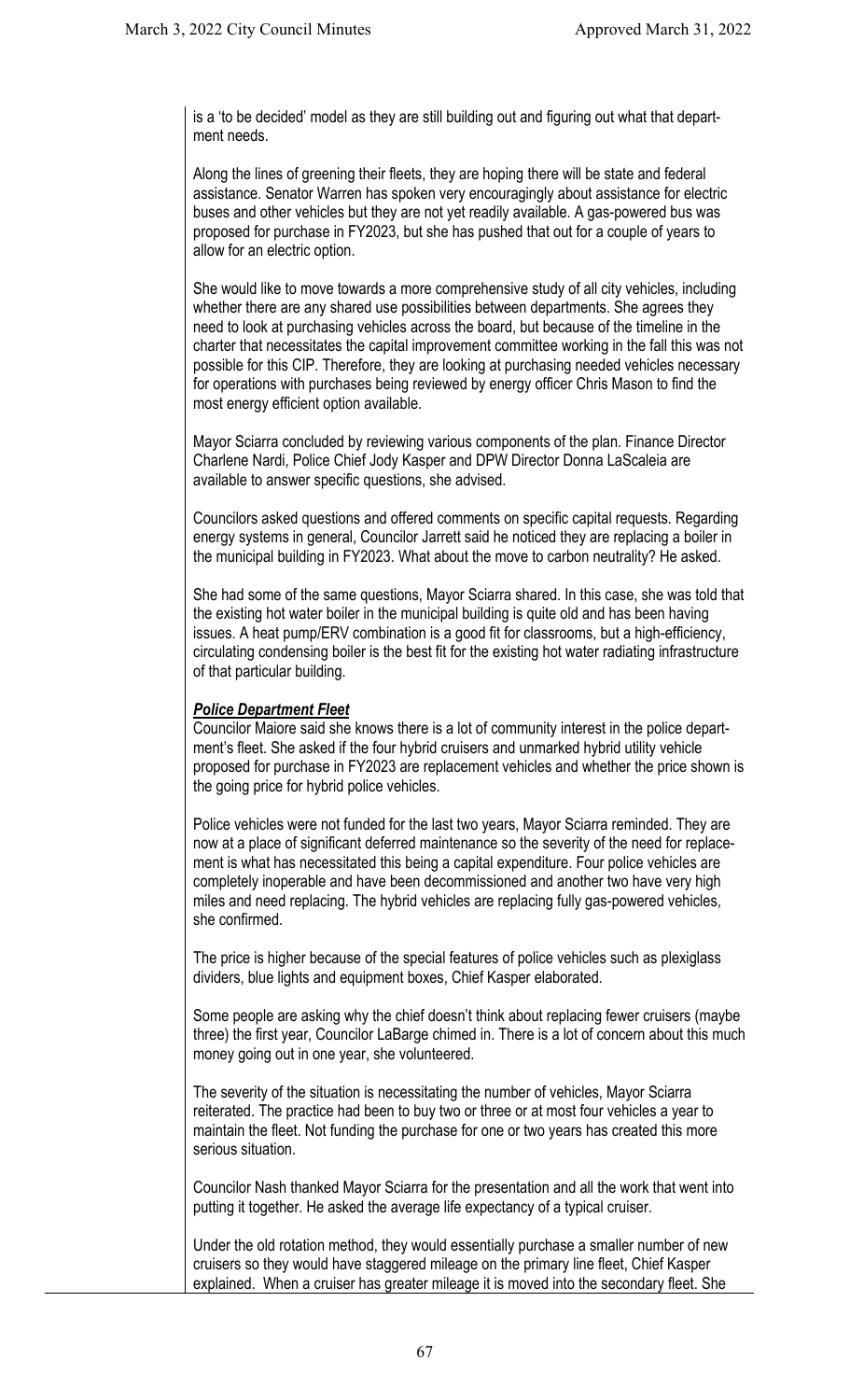reminded councilors of the cruiser taken out of commission last year when Officer Knowlton was struck by a drunk driver. The purpose of the secondary fleet is to provide replacements in cases where a vehicle is taken out of service unexpectedly. On the primary fleet right now, they have one anomaly, a new cruiser they were able to purchase with insurance money. Without that anomaly, the average mileage on the primary fleet is 65,000 miles. Even with the new cruiser, the average is around 57,000. They put average mileage of about 35,000 miles a year on their cars since they are driven 24 hours a day.

A year from now, the majority of their fleet will be at almost 100,000 miles. "Our fleet is in pretty tough shape right now," she observed.

The new cruisers will be moved into their primary fleet and the current primary fleet vehicles will move into the secondary fleet.

### *Public Comment*

Councilor Nash opened the floor to public comment. Highlights of comments are as follows.

**Diego of North Street** spoke in opposition to the municipal kennel on Cooke Avenue. He grew up next to the Moose Lodge in Pines Edge. With regard to the sound test, he is not sure how well that was set up. From his experience living in the second building, not even the closest unit, he could definitely hear dogs barking in the Moose Lodge when they barked.

Councilor Nash informed Diego that this public comment period is specifically on the capital improvement plan.

**Joshua Yearsley of 292 1/2 South Street** voiced strong support for the funding in the CIP to upgrade air ventilation systems in various public building. Some of the upgrades will help reduce airborne illnesses and other diseases caused by air pollution. With these upgrades, he encouraged them to put in air quality monitoring tools. With monitoring, they can insure ventilation improvements are working as intended. Without pairing monitoring tools with the upgrades they are basically guessing. They could look to the Boston School system, which recently installed thousands of monitors across all of its schools, as an example. On its website, residents can now see real-time data for many of the classrooms. In the wake of COVID, they understand how important indoor air quality is and they have an opportunity to improve it.

**George Kohout of 234 State Street** said he was fortunate to be part of the CIP planning process back in 2005/2006. His brief comments are related to the DPW's CIP requests, specifically items related to pavement markings, sidewalks and traffic calming. He believes he speaks for a growing segment of Northampton residents who support a reordering of the city's fiscal priorities to support pedestrians, bicyclists, bus users and other nonvehicle uses rather than their traditional car-focused road and parking networks. It would serve residents and the city council well to know how much these itemized allocations will buy in comparison to much larger car-centric categories like street resurfacing and road improvement, he suggested. Can the city and DPW shift or add resources to focus on the backlog of sidewalk repairs and add traffic calming rather than steadily prioritizing streets and parking that don't encourage non-vehicle transportation modes? He asked. This shift in city allocations would support the city's urgent need to reach its carbon neutral goals for 2030 and 2050. He is here to support the DPW's work in these traffic-related areas but would like to see the City Council and DPW reallocate some of the funds to more non-vehicle types of things.

As they approach the anniversaries of the murders of George Floyd, Breonna Taylor and many others and the anniversaries of mass protests, and a year on from submission of the Northampton Policing Review Commission (NPRC) report, he has spent a lot of time reflecting, especially around the promise and potential for action and change, **Dan Cannity**  related. During his time on the NPRC, in dozens of meetings (73 in six months), hundreds of hours of public comment, in reading papers and in speaking with researchers engaged in public safety, social work, policing, criminology and in engaging with national and international activists, they listened and learned that the problem is not with individual officers; it is systemic. The NPRC report contained two values that were consistent and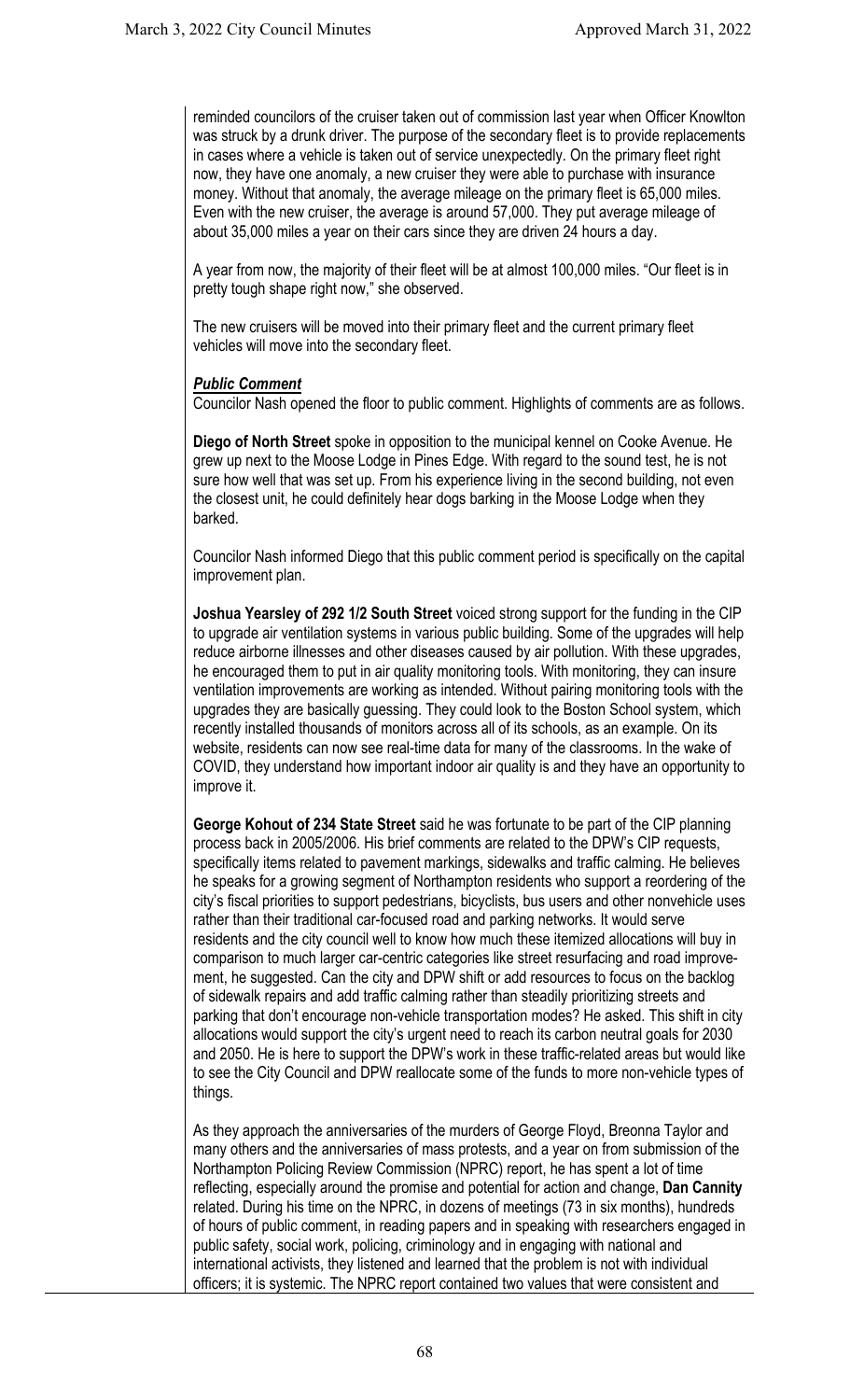needed to be addressed: the need to reimagine public safety and the need to reduce the footprint of policing in Northampton.

What concerns him is that during the last City Council meeting he heard that inboxes had been 'littered' with emails from residents. Is that litter or is that public engagement? He asked. He heard that public comment isn't reflective of Northampton and he asks, 'when has it ever been?' People come to speak about issues that move them, that impact their loved ones and that shape their daily lives. At the last meeting, they heard from a single neighborhood about a planned dog kennel, and he sincerely hopes they won't be dismissed because they aren't reflective of all of Northampton.

He also heard complaints about comments from people from outside Northampton. While they have the beginning of a Department of Community Care, as he is reflecting, he is asking, 'Is that enough? Is that the extent of our work?' They need to be mindful of every budget request, of every policy that that budget request represents, and ask, 'Is this public safety reimagined? Is this reducing the footprint of policing?'

If it's not in this moment, then when? When do we take those steps? He asked rhetorically.

**Leandro Herrera of Ward 3** spoke about the City Council's recent decision to invest in police surveillance equipment and its current consideration of capital investment in new police cruisers. He referred to the uprising that took place in the summer of 2020 in response to the police murder of George Floyd. That uprising showed a massive swell of community members demanding a defunding of the city's police force. It is fascinating to see how many members of the council are experiencing collective amnesia of that moment. It is also interesting to consider which 'experts' the council chooses to listen to and which they don't. It is rich hearing discussion of 'greening the city' in the same breath as investing in fuel-efficient cages on wheels. The answer to greening our city is not complicated; don't replace the vehicles, replace the police.

**Mark Cote of Ward 1** commented that the substantial increase in funding for police vehicles is concerning when they have not yet followed the recommendations of the NPRC. He is happy the city is making progress in choosing a qualified person to run it and some funding for it, but, until they follow the recommendation of fully funding the department, he thinks they should not rush into buying more equipment. It seems odd that they should be in a rush to buy more vehicles when it seems that many vehicles with basic repairs seem to be fully functioning. He personally drives a vehicle with over 100,000 miles. He thinks it would be a cost savings to invest more in the vehicles they already have.

**Shelbyyy Lee of Easthampton** commented that funding the Northampton Police Department (NPD) with large sums from capital improvement funds on top of approving a surveillance contract with a terrible company does not align with the desires of the community. She thinks many of them have a pattern of essentially gaslighting the community. Previously, this council said it recognized the desire of the community to shrink the footprint of the police department over time and fund alternate departments and services to meet community needs. The council voted to withhold money from the NPD and reallocate it to a new department but now it takes every opportunity to approve money for the use of the NPD. Because of this, people in this community are reasonably upset with them and, in this country, they are given the right to speak freely about their feelings.

Regarding the police department's secondary fleet cars, those cars just sit so the batteries die if they're not used all the time. The community wants to decrease the footprint of the police department. Giving large sums from capital improvement for a lot of cars does not align with that.

**Aimee Francaes of Northampton** expressed deep disappointment in what is happening in their local government in this moment. She reflected the words of previous speakers in saying the community is calling for them to divest from the police and invest in community care. They have very little power as city councilors and the power that they do have needs to be wielded for what the community is asking them to do. Here they are, years into this conversation, and they are back talking about putting more money into the police as if the 10% decrease never happened.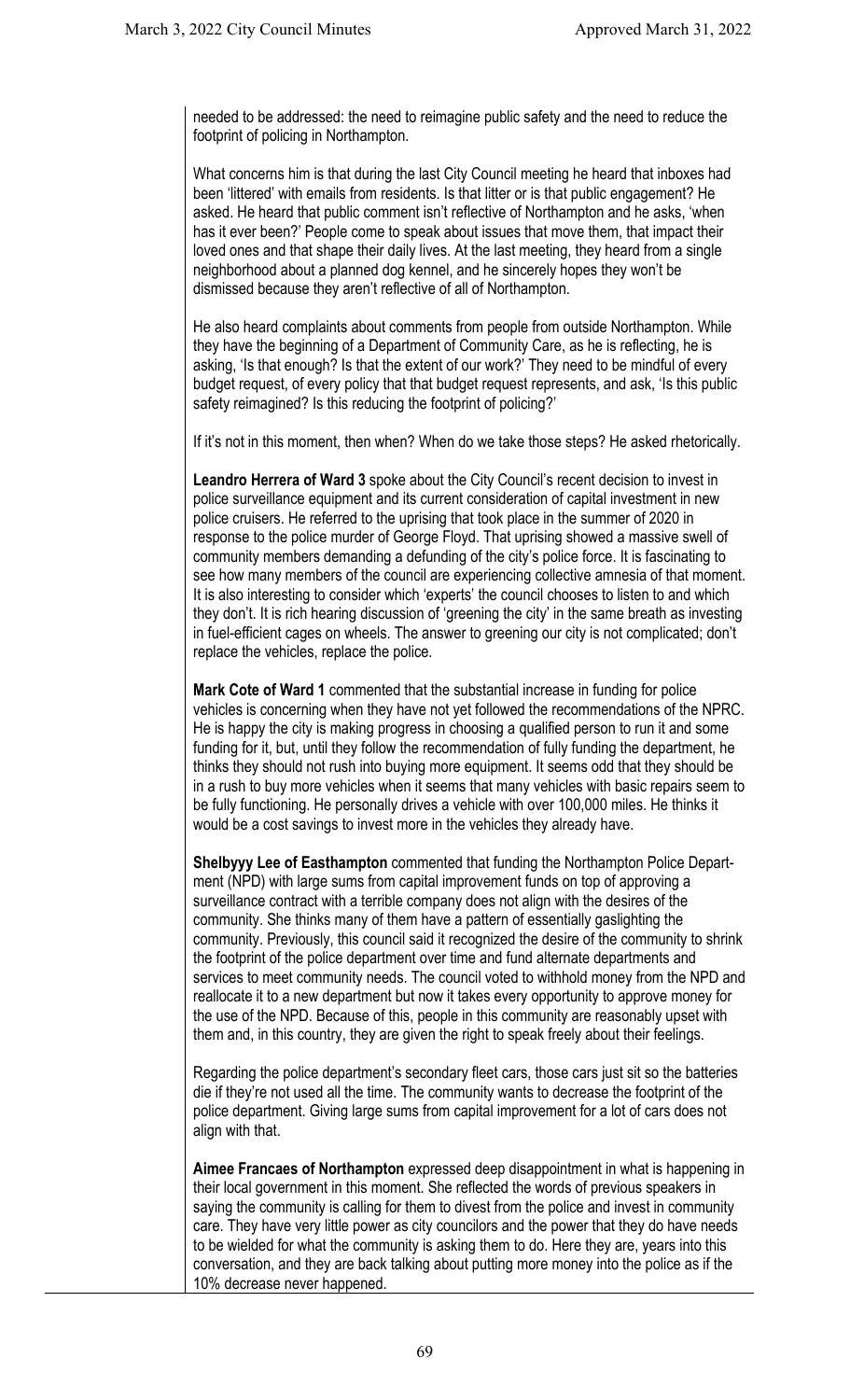She has yet to hear of the police department doing something so wonderful for the city to justify putting almost a million dollars back in their budget between the dash cams and these new vehicles.

**Niko Villani of 73 Barrett Street** offered a perspective regarding policing and abolition. If they think about the social systems they rely on, there is no denying they live in a carceral system. When there is no other solution to handle situations so nuanced that no one knows exactly how to respond to them, their society responds in a carceral manner. If someone is having a mental health crisis that can't be managed by their health care team, they don't have social systems set up to respond to that situation that are not carceral in nature. By carceral, he means a system designed such that force is used to control and contain it, entailing incarceration. When they talk about abolition they are talking about abolishing carceral systems, he clarified. They want to fund the innovation of social systems that can recognize that no one wants to be incarcerated. When they fall through the cracks, what catches them is a carceral system, whether it be a jail or a hospital. If they are sitting here listening to folks speaking out against all of this spending for policing and are frowning, "We're asking you to challenge your conceptions of how the world works."

Carceral social systems are a direct legacy of European colonization of the Americas and the world and the further colonization of the world of capitalism. He asked them to also consider that what sparked this conversation is real violence by the police and then real protest and real uprising by people.

**Donovan Lee of Easthampton** spoke in support of 'taking as much book print away from the police as possible' and against the replacement of the police vehicles in particular. He has held a lot of positions as a driver, rider and occupant of vehicles, as a soldier both stateside and abroad and as an EMT and emergency-responding tree and construction worker. Driving a vehicle with over 60,000 miles on it is the norm. These vehicles don't need to be replaced yet.

**Gwenevra Lodi Nabad** of Northampton asked how vehicles would be customized. She is always going to say they have to put money into trees and the climate; also that they need to focus on the uniqueness of Northampton as an agricultural community and the last little remaining corner of Massachusetts with that agricultural piece to it. She is a little sad that the parks budget is a little low. She is the parent of a child who has had mental health issues since infancy. Over the years, mental health has changed. It used to be when she had a problem with her son she would call the therapist and that therapist would call a crisis team. But that funding got cut in Massachusetts, and, after that, the police would respond.

**Ezekiel Baskin** agreed with Dan Cannity's comment and with Gwen's point that they really need to be rebuilding some of the services that used to exist around mental health along with building new and better services. He is hearkening back to the policing review commission and its great work and the need to be reducing the footprint of the police rather than adding to it or even maintaining it at the current level.

There being no further comments on the CIP, Councilor Nash invited the proponents to respond.

Mayor Sciarra stated that she believes very strongly in the policing review commission's report and is working incredibly hard to try to implement its primary recommendation. In multiple places in the report they state that the police department will continue to exist and continue to have core responsibilities around law enforcement, she reminded, reading from various quotes reflecting this. She wants to be clear that she feels this is in keeping with their recommendation that there will be a different response to some calls but that there will still be a police department that will handle criminal calls. Having vehicles is core to their function and necessary for their operation.

She understands some people see a conflict with that but she personally doesn't see a conflict. She is working incredibly hard to get the department up and running with the implementation director as is everyone on staff. As covered, four of the vehicles literally don't work – they don't function and cannot be started. The ones that are on this plan are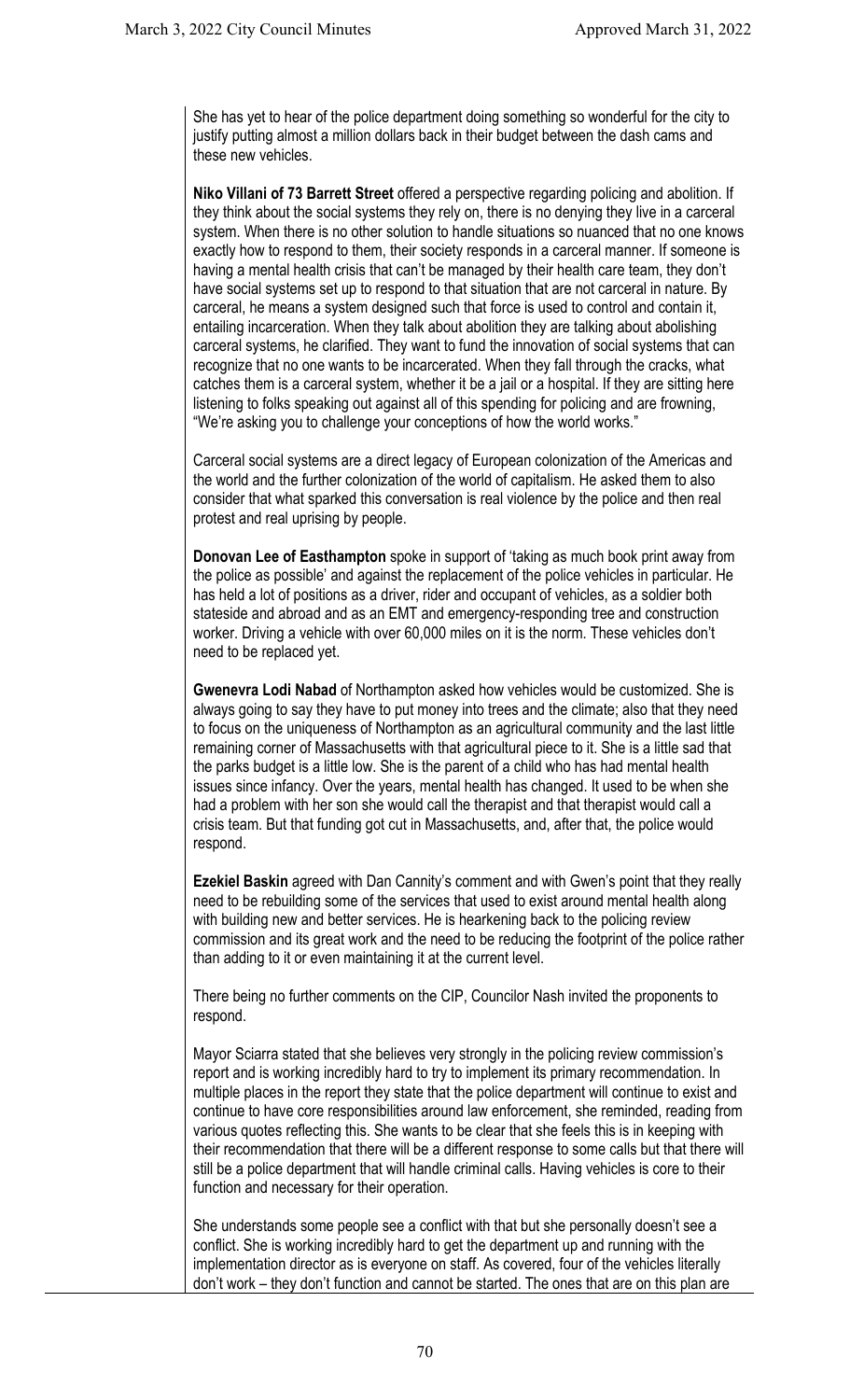ones that have to be replaced because they don't function at all or because fixing them would cost significant resources that would not be a good investment.

In response to George Kohout's comments, DPW Director LaScaleia said that, obviously, the cost of goods and services is increasing everywhere, but the appropriation requested for line striping should serve to restripe every pavement marking in the entire city. With regard to traffic calming and other pedestrian improvements, the DPW tries to incorporate roadway safety improvements into its large capital projects. Engineers are presently studying roadway geometry and potential improvements around the high school and trafficcalming money would be used to fund those improvements.

The DPW request \$50,000 a year for expanding the tree canopy, she added.

**Spencer Fox Peterson of Holyoke** noted out that he has lived in Northampton before and that he presently works and shops here. He brings this up because they have talked about diminishing people who are renters or from out of town. As a person who works in this city, he is one of the people who supplies food to them; he brings food to their stores. The 'flex' last time was that 66% of people being pulled over by the police are from out of town. He literally drives around all day. He sees what people do; he is in a high truck delivering food.

Addressing Councilor Perry directly, Mr. Peterson took him to task for what he perceived as treating abolitionists as a monolith and throwing him as an abolitionist in with Northampton Abolition Now (NAN) in his op ed. "There's a whole host of abolitionists," he stressed, clting abolitionists who are capitalists, abolitionists who are communists, anarchists and people like him who just don't want to fund state violence in 'rolling cages' as examples. "This is a system that catches people; to spend more money on it is nuts," he insisted.

Mr. Peterson continued to speak for several minutes with the occasional use of profanity and allusions to his first amendment rights before yielding his time. Among other things, he said that to give more money to the police when they know they uphold the 'hegemony of white supremacy' is the opposite of care and that, "Us abolitionists are not a monolith and we are not bullies. You need power to be a bully." Also, "Civility is the tool of white supremacy. They called natives savages to dehumanize them," he pointed out. "You call us radicals when we're asking for peace."

**Geve Mollins of Ward 5** seconded what others had said about not wanting to add more money to the police budget. She was personally pretty shocked to see what feels like a pretty big turnaround from the 2020 budget to now. She urged councilors to listen to what people are saying about the police budget and, if they don't understand what people are talking about, to ask questions.

**Ya-Ping of Turners Falls** said she was responding to the mayor's emphasizing that the policing review commission's report refers to the fact that the police department is going to continue to exist. For any of them who have been following this and staying in tune to the calls from the National Movement for Black Lives, this is a really ridiculous and insulting thing to say, she suggested. "It doesn't make sense to emphasize that point." Their report recommended that the police be immediately removed from wellness checks, suspicious person calls and nonviolent assembly; and that they be removed as soon as possible from the following responsibilities: public disturbances, animal control, flagging, misdemeanors, traffic details, etc. She is confused how the mayor justifies adding 11 new police cruisers with moving those responsibilities out of the police ASAP and very confused as to how she translates those remaining responsibilities to 11 police cruisers. Clearly, the thrust of their report was moving most of the responsibilities out of the police. That was just a horrible, disrespectful comment to make, she asserted.

Ezekiel Baskin asked about the point the mayor raised about continuing to have a police department. He is curious about what timeline the mayor does anticipate around materially reducing the footprint of the police department because investing in new police cruisers which have a shelf life of three to four years implies to him that she anticipates having the same size police department for the next three or four years. He is curious about where the off ramp is. When do you imagine there being less police officers and less police cruisers? He asked. When do you concretely see the footprint being reduced?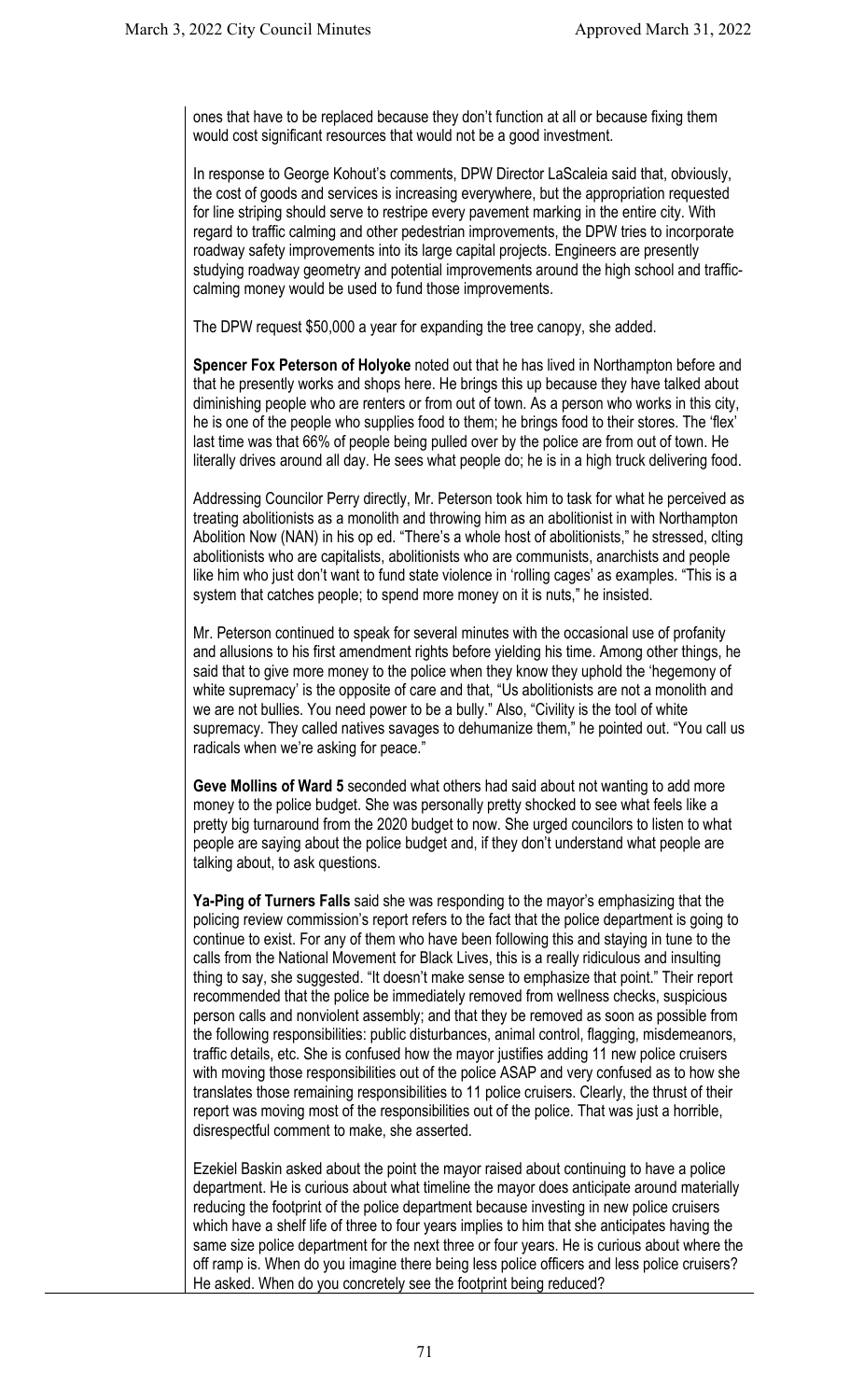|                                                          | Mayor Sciarra said she can't give them that answer yet and it wouldn't be fair to the<br>implementation director to speculate. They are not in a place yet where she could give<br>them a five-year timeline. Figuring out the operations of this department and then what the<br>impact on other departments might be is not something she can do at this moment.<br>There being no further public comments, Councilor Foster moved to close the public<br>hearing. Councilor Moulton seconded. The motion carried 8:0 by roll call vote with<br><b>Councilor Maiore absent.</b><br>The public hearing was closed at 9:19 p.m. |
|----------------------------------------------------------|---------------------------------------------------------------------------------------------------------------------------------------------------------------------------------------------------------------------------------------------------------------------------------------------------------------------------------------------------------------------------------------------------------------------------------------------------------------------------------------------------------------------------------------------------------------------------------------------------------------------------------|
| <b>Public Comment</b>                                    | Councilor Nash explained the procedure he would use in conducting public comment and<br>opened the floor to comments. Public comment commenced and continued for 30 minutes<br>with 14 individual speakers.                                                                                                                                                                                                                                                                                                                                                                                                                     |
|                                                          | Nancy Smith of Chapel Street, Roberto of 66 Pines Edge Drive, Patricia Maynard of<br>18 Pines Edge Drive, Kimberly Lambert of Pines Edge Drive, Christine Clarke and<br>Adrianne Andrews of Pines Edge Condominiums, Diego of North Street, who grew up<br>in Pines Edge condos, and Northampton residents Benjamin Spencer and Tracey<br>Atwood all spoke in opposition to the municipal animal control facility.                                                                                                                                                                                                              |
|                                                          | Mark Cote commented that, considering the city's low crime rate, he thinks it should focus<br>on promoting better mental health services as well as fully funding the Department of<br>Community Care (DCC).                                                                                                                                                                                                                                                                                                                                                                                                                    |
|                                                          | Hannah Shaffer, who identified herself as a renter in Ward 5 and member of the<br>Northampton Housing Partnership (NHP), fellow NHP member Ace Tayloe of Ward 3,<br>Evan Roland, a renter in Ward 5 and Joshua Yearsley, 292 1/2 South Street spoke in<br>favor of the order to seek special legislation to prevent landlords and brokers from charging<br>brokers' commissions to tenants.                                                                                                                                                                                                                                     |
|                                                          | Yearsley also supported extending the moratorium on the use of facial surveillance<br>technology.                                                                                                                                                                                                                                                                                                                                                                                                                                                                                                                               |
|                                                          | There being no further comments, public comment was closed at 9:51 p.m.                                                                                                                                                                                                                                                                                                                                                                                                                                                                                                                                                         |
| <b>Recess</b>                                            | <b>Recess</b><br>At 9:51 p.m., the City Council recessed briefly. The council reconvened at 10:00 p.m.                                                                                                                                                                                                                                                                                                                                                                                                                                                                                                                          |
| <b>Announcements</b><br>from Councilors<br>and the Mayor | <b>Announcements from Councilors and the Mayor</b><br>Councilor LaBarge thanked Peter Vogel for helping someone in their neighborhood reset<br>their mailbox after it had been knocked down.                                                                                                                                                                                                                                                                                                                                                                                                                                    |
|                                                          | Councilor Foster announced that Monday's meeting of the City Services Committee (March<br>7, 2022 @ 4 p.m.) would include a discussion with Brian Foote of the Arts Council.                                                                                                                                                                                                                                                                                                                                                                                                                                                    |
|                                                          | Councilor Elkins thanked Department of Public Works (DPW) Director Donna LaScaleia<br>and her staff for the extensive tour of DPW facilities on Monday. She added that she,<br>Councilor Foster and Councilor Gore also toured the new mixed-income housing complex<br>at Village Hill - North Commons - this week. She commended the fantastic work to increase<br>the city's housing stock and the range of available, accessible housing it represents.                                                                                                                                                                      |
| <b>Presentations</b>                                     | <b>Presentations</b><br>None.                                                                                                                                                                                                                                                                                                                                                                                                                                                                                                                                                                                                   |
| <b>Consent Agenda</b>                                    | <b>Consent Agenda</b><br>Councilor Nash reviewed the items on the consent agenda, offering to remove any item for                                                                                                                                                                                                                                                                                                                                                                                                                                                                                                               |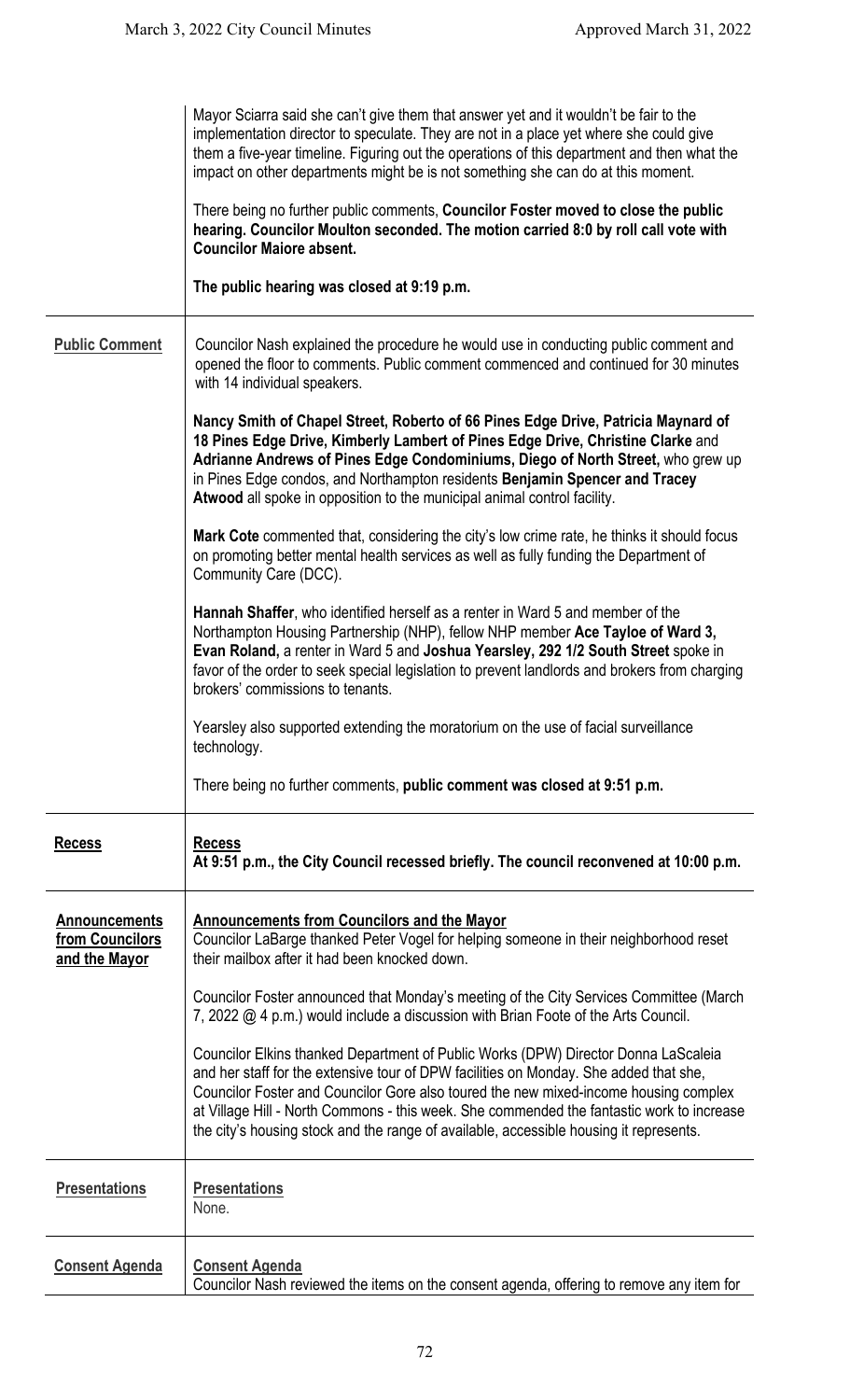|                                                                                                                                                                                            | separate consideration upon request. There being no removals, Councilor LaBarge<br>moved approval of the consent agenda as presented. Councilor Gore seconded. The<br>motion passed unanimously 9:0 by roll call vote.<br>The following items were approved as part of the consent agenda:<br>A. Minutes of February 17, 2022                                                                                                                                                                                                                                                                                                                                                                                                                                                                                                                                                                                                                                                                                                                                                                                          |
|--------------------------------------------------------------------------------------------------------------------------------------------------------------------------------------------|------------------------------------------------------------------------------------------------------------------------------------------------------------------------------------------------------------------------------------------------------------------------------------------------------------------------------------------------------------------------------------------------------------------------------------------------------------------------------------------------------------------------------------------------------------------------------------------------------------------------------------------------------------------------------------------------------------------------------------------------------------------------------------------------------------------------------------------------------------------------------------------------------------------------------------------------------------------------------------------------------------------------------------------------------------------------------------------------------------------------|
| <b>Financial Orders</b><br>(on 1 <sup>st</sup> reading)<br>22.031 Order to<br><b>Add \$1,460 Free</b><br><b>Cash to Funds for</b><br><b>CS Vehicle</b><br><b>Replacement</b>               | <b>Financial Orders (on 1st reading)</b><br>22.031 An Order to Add \$1,460 Free Cash to Funds for CS Vehicle Replacement<br>Councilor Nash read the order.<br>Mayor Sciarra cited this as an example of a vehicle that has gone up in cost due to rising<br>prices but that is now ready for pick-up; however, at an additional cost that she believes the<br>city solicitor is actually challenging. While the city attorney goes through this process, they<br>would like to take possession of the vehicle.<br>Councilor Moulton moved to waive the council rule requiring the order to be referred<br>to either the Finance Committee or the consent agenda. Councilor Maiore seconded.<br>The motion passed unanimously 9:0 by roll call vote.<br>Councilor LaBarge moved to adopt the order in final reading. Councilor Maiore<br>seconded. The motion passed unanimously 9:0 by roll call vote.                                                                                                                                                                                                                 |
|                                                                                                                                                                                            | The following order passed final reading:<br><b>MASSACHUSETTS</b>                                                                                                                                                                                                                                                                                                                                                                                                                                                                                                                                                                                                                                                                                                                                                                                                                                                                                                                                                                                                                                                      |
|                                                                                                                                                                                            | In City Council<br>March 3, 2022                                                                                                                                                                                                                                                                                                                                                                                                                                                                                                                                                                                                                                                                                                                                                                                                                                                                                                                                                                                                                                                                                       |
|                                                                                                                                                                                            | Upon recommendation of the Mayor<br>22.031 An Order to Add \$1,460 Free Cash to Funds for CS Vehicle Replacement<br>Ordered, that<br>\$1,460 from the FY22 General Fund Undesignated Fund Balance (Free Cash) be<br>appropriated and added to the appropriation of \$63,000 for a total of \$64,460 for the Central<br>Services Replacement of a City Maintenance Vehicle (19303-585515).                                                                                                                                                                                                                                                                                                                                                                                                                                                                                                                                                                                                                                                                                                                              |
|                                                                                                                                                                                            | Rules suspended, passed final reading and enrolled.                                                                                                                                                                                                                                                                                                                                                                                                                                                                                                                                                                                                                                                                                                                                                                                                                                                                                                                                                                                                                                                                    |
| <b>Resolutions</b><br>22.030 Resolution<br>to Adopt the<br><b>Capital Improve-</b><br>ment Program for<br>FY2023-FY2027<br><b>Submitted to City</b><br><b>Council February</b><br>17, 2022 | <b>Resolutions</b><br>22.030 A Resolution to Adopt the Capital Improvement Program for FY2023-FY2027<br><b>Submitted to City Council February 17, 2022</b><br>Councilor Nash moved this item up on the agenda, explaining that the next step in the<br>process is to consider a resolution to adopt the overall capital improvement program (CIP).<br>After adopting the plan, the council will move on to acting on the individual financial orders<br>to implement the plan. He read the resolution.<br>Councilor LaBarge moved to adopt the resolution but withdrew her motion after a brief<br>discussion of the updated council rules. The new process calls for the introduction and<br>discussion of resolutions at an initial meeting prior to a single vote on adoption at a<br>subsequent meeting, it was noted. Therefore, unless the council votes to suspend the<br>rules, it will not be approving the resolution tonight, Councilor Jarrett pointed out. After<br>reviewing the process, members agreed to discuss the resolution tonight but to make a<br>final decision on its adoption in two weeks. |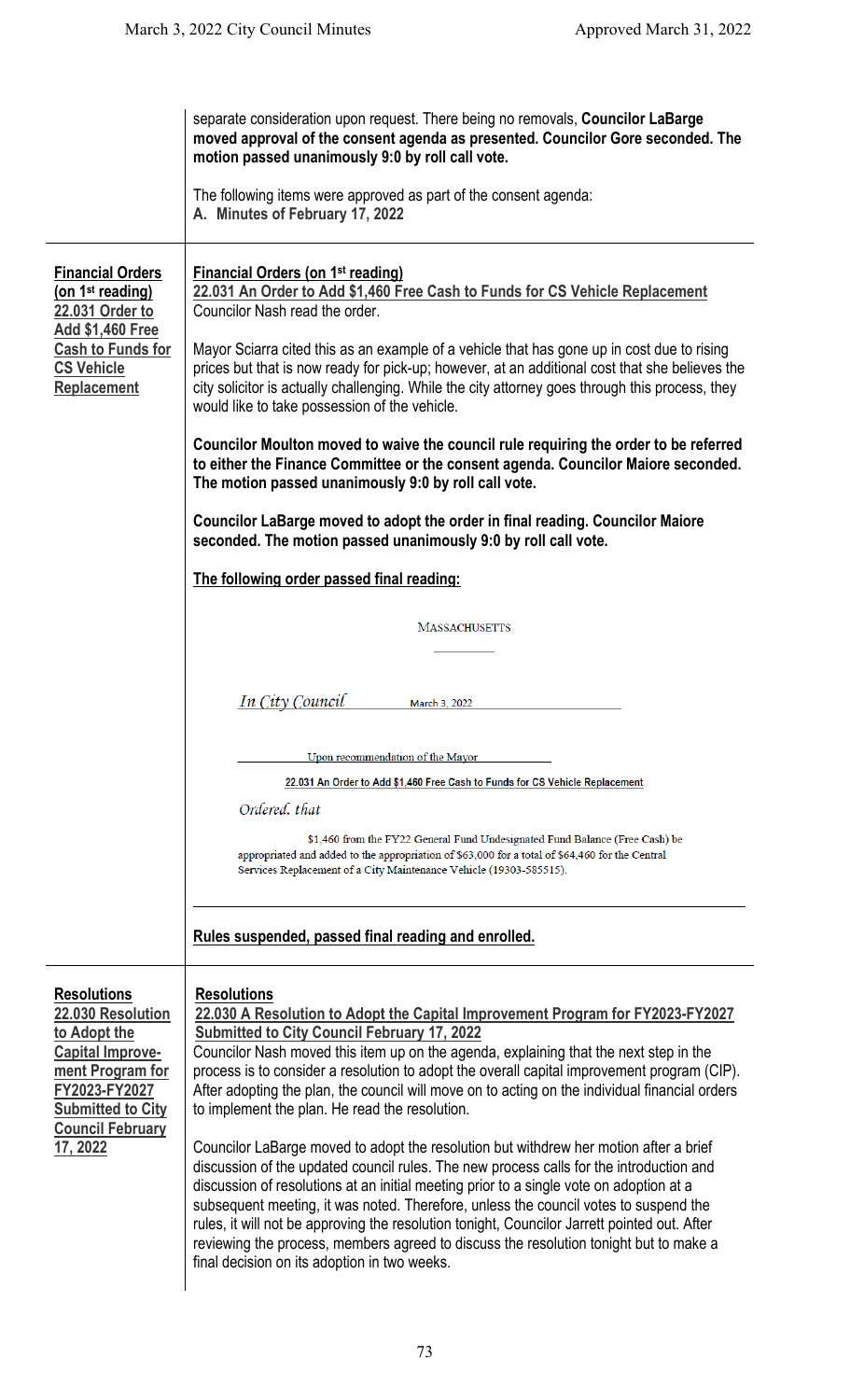Councilor Nash shared the city solicitor's opinion that it is appropriate to handle the resolution adopting the overall plan before acting on the individual financial orders. In terms of the charter, the council technically has until June 30<sup>th</sup> to adopt the resolution, Councilor Jarrett added. He asked if there was any particular time pressure on the financial orders. Mayor Sciarra informed councilors that there is time pressure on approving appropriations due to rising costs and that the money for the paving contract in particular needs to be appropriated fairly soon in order to get on an appropriate schedule for the spring. Due to the competition for available resources, the faster they get out to bid the more likely the city will receive favorable bid prices for roadway reconstruction, Director LaScaleia elaborated. The mayor confirmed her expectation that the council would introduce the resolution and financial orders tonight but not vote until its meeting on March 17th. Councilor Elkins initially moved to refer the resolution to the consent agenda but withdrew her motion after it was explained that this is not necessary, since, per the council's rules, resolutions are simply carried forward to the next agenda as separate agenda items. [Only financial orders are specifically required to be referred to either the Finance Committee or the consent agenda, Councilor Jarrett clarified.] Members discussed that the council will not be approving the financial orders associated with the CIP tonight unless it suspends its rules. Councilor Nash said the council would address the resolution before taking up the financial orders at the next meeting. **Financial Orders (On 2nd reading) 22.025 An Order to Acquire Property Located at 196 Cooke Avenue – 2nd reading Financial Orders (On 2nd reading) 22.025 An Order to Acquire Property Located at 196 Cooke Avenue – 2nd reading** Councilor Nash moved this order up in order on the agenda, since a number of residents were present for its discussion. **Councilor Jarrett moved approval for purposes of discussion. Councilor LaBarge seconded.** Mayor Sciarra thanked all who spoke about this and confirmed that a series of questions was asked at the recent Finance Committee meeting. Her office has been listening very intently to what residents have been saying and is really working hard to address their concerns, she assured. She and her staff are deeply committed to finding a solution with the least and most gentle impact on that area. With regard to operating costs and the lifecycle of the building, this will be a high quality building with a life expectancy of over 50 years, she reported. It will not have a lot of heavy traffic so it should not need a lot of maintenance or repair. It will meet all building codes for construction and energy codes for insulation so building and energy costs will be reduced. It will be designed with mini-split heating/cooling units so electricity costs should be minimal and plans call for putting solar on the roof. They are projecting energy use of about 17,500 kilowatt hours (kwh) per year with an estimated annual cost of \$4,300. However, with a 14 kwh photovoltaic solar array, the power generated should cover energy costs, so it will be a net zero building. On a normal schedule, the full-time animal control officer (ACO) works 35 hours a week and the part-time officer works 20 hours. In terms of savings, there will be a savings in terms of the contract the city now has with the kennel, but the most significant savings would be the time of the ACO's. With regard to data, the most complete information available is from 2016 and 2017. There were 1,395 total calls in 2016 and 1,275 calls in 2017, with types of calls including calls for loose dogs, dog complaints, dogs in hot car, wild animals, dog bites, quarantines, missing cats, cruelty investigations and others.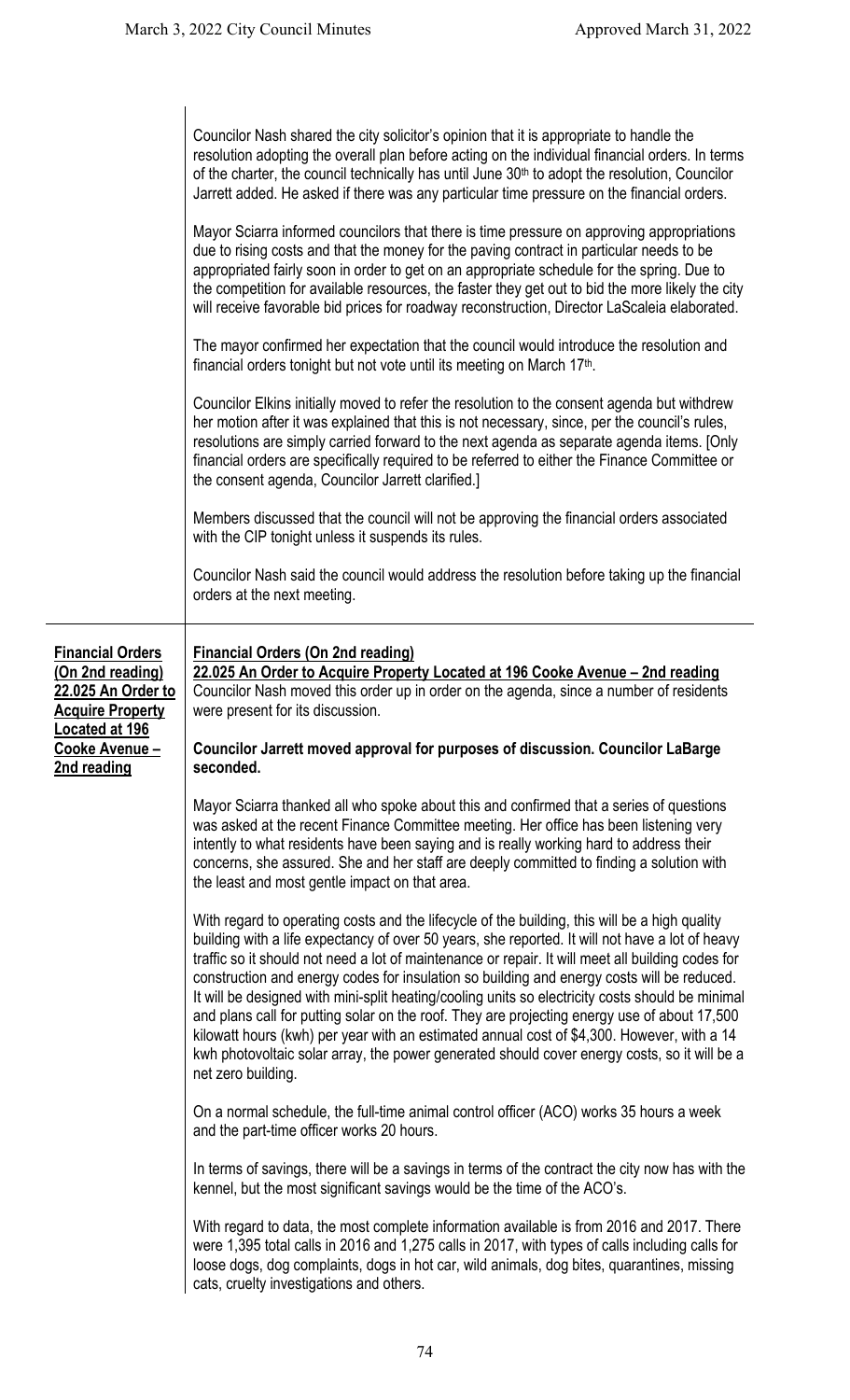In 2016, there were 299 'dog nights' or nights dogs were accommodated overnight by the city as calculated by taking the total annual kennel fee and dividing it by the fee per dog per night (\$15), the mayor advised. "These are not an insignificant number of calls," she noted.

In response to a question from Councilor Maiore, Mayor Sciarra confirmed there would be a savings in transportation costs. She shared that the animals would not be attended at night but would be monitored remotely. This is not an unusual arrangement and is standard for both private and municipal facilities, she suggested.

Councilor LaBarge noted that at one local kennel, the owners are in the house right next door so that if there is a problem, they are right there. She does have great concerns about the dogs and stress, she confirmed.

In response to a question about how the ACO handles dogs with chips, Mayor Sciarra stated that the ACO calls the owner immediately if an animal has a chip.

The mayor fielded additional detailed questions about the operating hours of the facility and fees the city incurs under the existing contracted arrangement. An important benefit of a permanent facility is enabling the city to fulfill mandatory regulations they are not currently able to fulfill, such as providing space for quarantine and isolation and sanitizing bowls and blankets after use.

#### *DISCUSSION*

Councilor LaBarge said she was going to be honest that she has a problem with the site in general. "I'm not happy with it," she reported. She is concerned about the dogs and people who live in that area. The city has had difficulty trying to find a suitable location. She thinks that, no matter what, they should 'go regional' and work with other towns.

Councilor Foster said she hears neighbors' concerns about the disturbance of listening to barking. However, her dog goes to a doggie daycare and when she stands outside the building with 40 dogs inside, she can't hear them. She expressed the opinion that, while nobody wants to live surrounded by constant barking, effective soundproofing is possible. One of the challenges in Northampton is that it is really built out.

Councilor Elkins said she appreciates how many people have come out and spoken on this issue. She reassured them that she and other councilors have heard them even if they have not been able to respond personally in every case. As a pet owner herself, she is convinced of the need and thinks that having a local facility is a responsibility and obligation of the city. She agrees the current situation is untenable and thinks having a city-owned building would be a vast improvement; also that, as an additional benefit, having an animal control officer at the conservation area would encourage compliance with leash laws.

With regard to the cost/benefit analysis for this particular piece of property relative to other sites considered, it strikes her that the city will be hard-pressed to find a suitable facility on existing infrastructure that will be as fiscally responsible as the current site. She was present for the acoustic experiment and personally thought it was sound. She is extremely confident that, with the design features and materials available to deal with sound, builders can control the sound and address those concerns. This has been a priority for a long time and is a very important service and obligation of the city which she doesn't think needs to be regional.

This will be the third time he is voting on this facility, Councilor Nash volunteered. He voted to approve Initial funding three years ago and joined other councilors in basically doubling that amount last year. The money for the facility has already been set aside; what's up for discussion here is the \$100,000 to acquire the land. As Councilor Elkins pointed out, it is a very reasonable price for land in Northampton. This is about caring for animals; it reflects their values as a city. As an additional benefit, it is less travel for the ACO's so they are here in Northampton and can be available to residents for animal control activities.

With regard to concern about incoming development, he thinks if the kennel moves forward and is built, neighbors will be surprised at what they're actually getting; that they're actually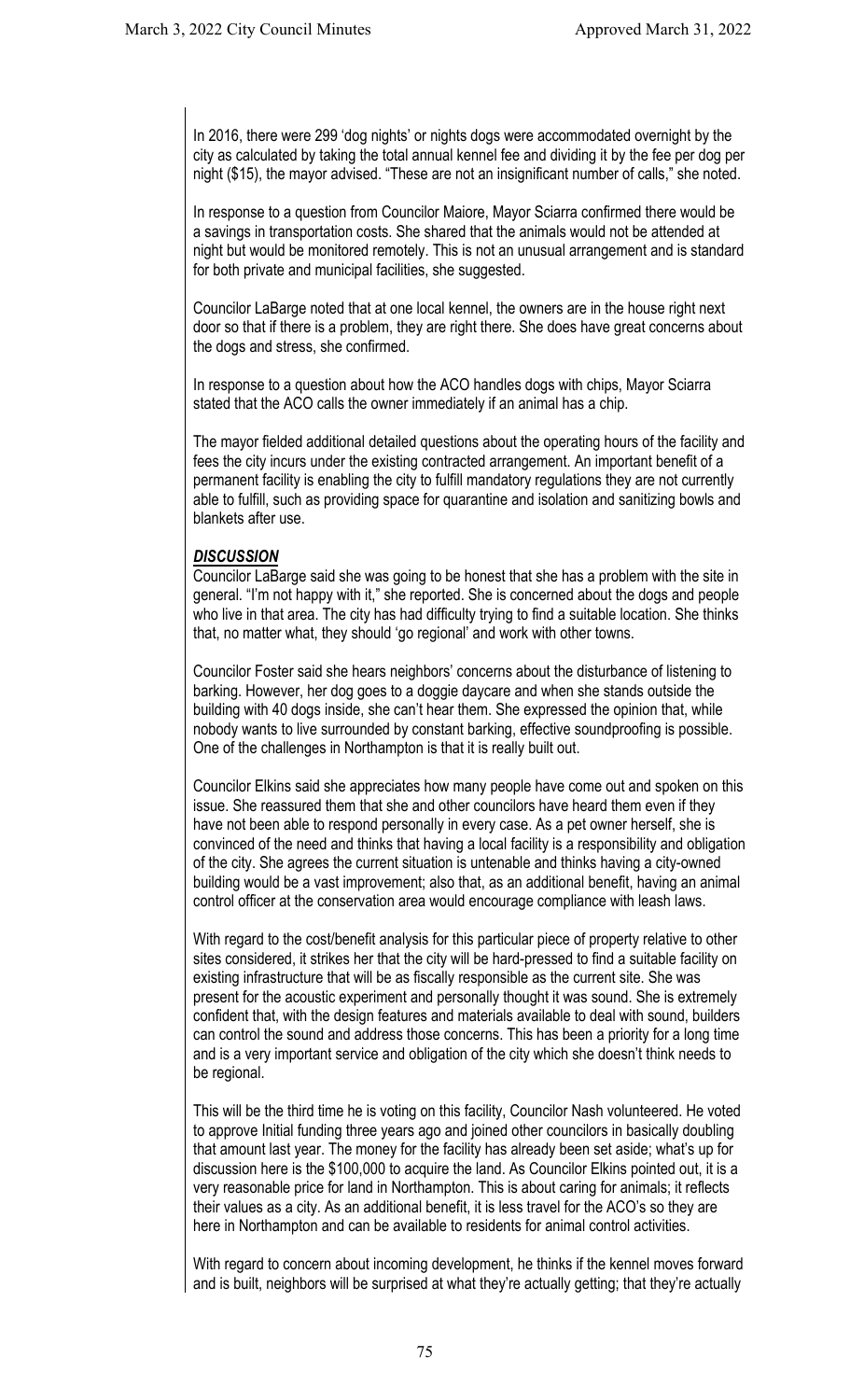getting neighbors and a facility that's performing a really great service for the community. He stated his intention to support the acquisition.

Councilor Moulton asked about the process for designing the building if the process moves forward.

The planning office will be involved in site design while the Central Services Department will oversee design of the building itself, Office of Planning and Sustainability (OPS) Director Wayne Feiden said. Planners are pledging to the neighborhood that they will do another community meeting to get input on site design issues such as parking.

Councilor Elkins said she assumed the site plan would go to the Planning Board.

The building size may or may not meet the threshold for review but plans will need to go before the Planning Board for the parking lot itself, Director Feiden confirmed. It will also need a permit from the Conservation Commission.

Councilor Moulton expressed his understanding that the Planning Board would sign off on the parking configuration so that there will be opportunities at Conservation Commission and Planning Board meetings for neighbors to continue to be engaged.

Forty-four of 55 households signed onto a petition opposing the kennel, Councilor Moulton reminded. He has heard from close to 50 people personally and, of those expressing opinions, 24 are opposed and 19 in support. Most of the immediate neighbors do oppose it although it is not unanimous. Ward 1 is not an island; every ward in the city depends on centralized municipal services spread throughout various wards and the need for an animal control facility has been well-vetted, he reflected. Two city councils approved money for it in 2017 and last April. He reviewed the minutes of that meeting and all of the discussion was about the site and not about the need for the facility.

"I feel that the noise mitigation will work," he said. Besides building construction, they have the additional option of an earthen berm and he feels the concern about parking will be subject to neighborhood engagement and further consideration by other city boards. What they're really talking about is the humane treatment of animals as they are a city with close to 2,000 licensed dogs. "I think it's time for us to move positively on this," he concluded.

The dual action of preserving conservation land and willingness on the part of the city to work with residents going forward is enough for her to support this, Councilor Maiore said.

He does think they have a need for this, Councilor Jarrett agreed. In terms of cost, it is a capital expense, so it's important to remember that its benefits would be felt over many years. If the cost is looked at on a per year basis, it is not a considerable amount. He understands the sound test was only an approximation, but it gave him enough of an idea that he can feel comfortable moving forward. He asked himself if he would be okay with this 300 feet away from his house and the answer was 'yes.' He mentioned the co-benefits of parking, animal control, etc. It is a tough decision and a compromise, but he does feel comfortable supporting this.

Councilor Gore said she is torn and it will be a hard decision to make. Hearing that it is on native American land is disturbing and she would like it to be a conservation area.

Mayor Sciarra confirmed that the money has already been appropriated. The animal control facility was on the CIP in 2018 and just last April Mayor Narkewicz brought forward another appropriation after a design group looked at the plans and said the money appropriated was not going to be sufficient.

The initial appropriation in the FY2018 CIP was \$395,000 and an additional \$400,000 was approved last April, Councilor Moulton advised.

Coming from his background, he thinks that if they put the money into it they can get the sound down to a level acceptable to most people, Councilor Perry suggested. He is feeling a little more comfortable, he reported.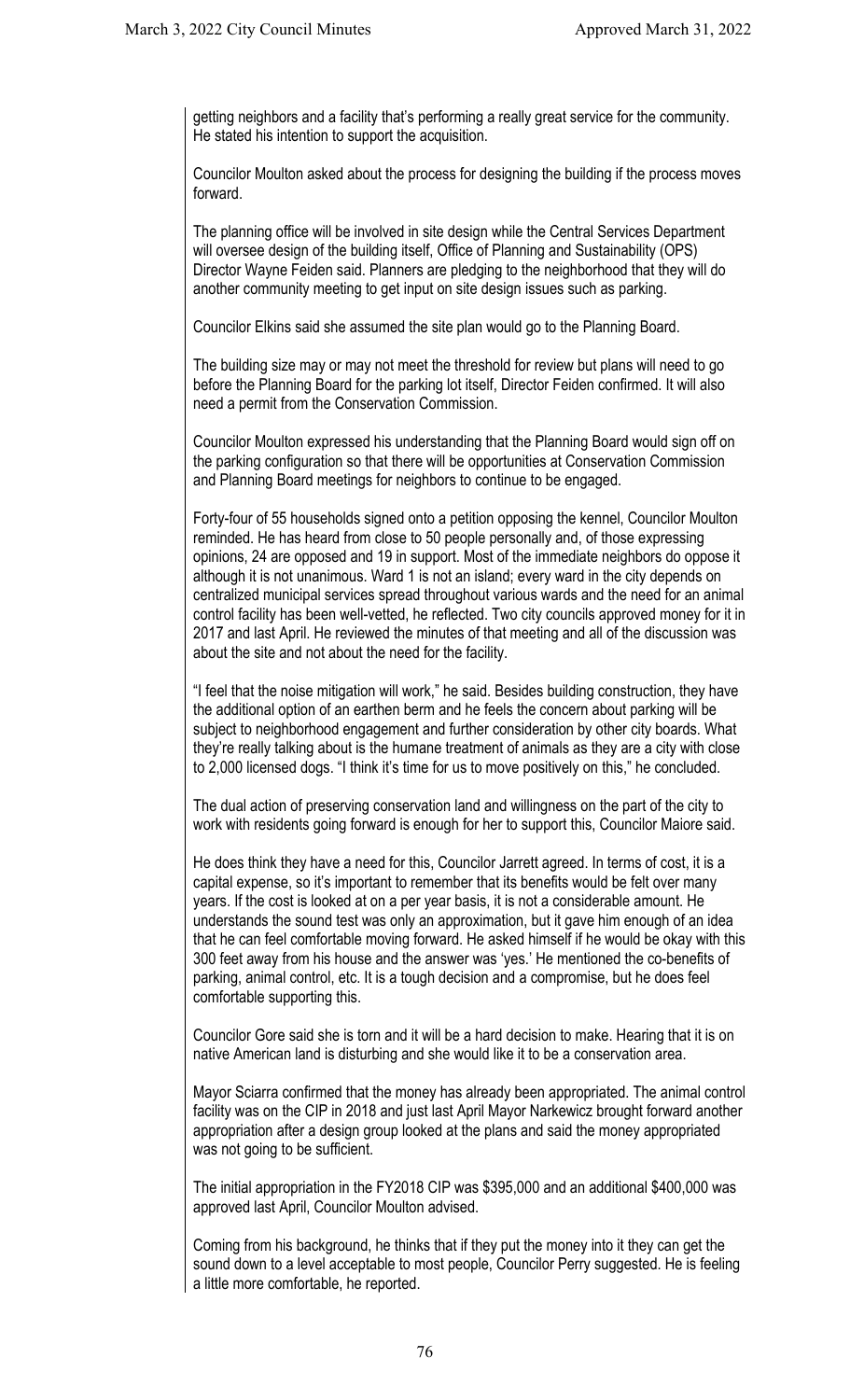**Councilor LaBarge opposed.**

**The following order passed final reading:City of Northampton MASSACHUSETTS** In City Council, February 17, 2022 Upon the recommendation of Mayor Gina-Louise Sciarra and Office of Planning & Sustainability 22.025 An Order to Acquire Property Located at 196 Cooke Avenue WHEREAS, The City's Capital Plan, approved by City Council, provides funding to develop an animal control facility for the Police Department and Animal Control Officer use; and WHEREAS, The City identified 196 Cooke Avenue, the former Moose Lodge property owned by Apple Tree, LLC or some or all of their principals, as the best place for an animal control facility, with opportunities for sound mitigation from the nearest homes and for limited parking to serve the adjacent Broad Brook-Fitzgerald Lake Greenway, in a rural yet relatively central location; WHEREAS, The City has entered into a Purchase and Sale Agreement and Option with Apple Tree, LLC, to purchase 196 Cooke Avenue for \$100,000, subject to due diligence and City Council approval; Ordered, that The City Council hereby authorizes the acquisition by purchase, gift, eminent domain, or otherwise of the property located at 196 Cooke Avenue (Hampshire Land Court Plan Book 3, Page 214,  $2/27/1950$ .

There being no further comments, **the motion passed 8:1 by roll call vote with** 

Further, the City Council authorizes the Mayor to execute such documents and instruments as may be necessary to achieve the purposes of this Order.

Further, the City Council appropriates the \$100,000 from the Receipts Reserved for Appropriation - Sale of Land Account.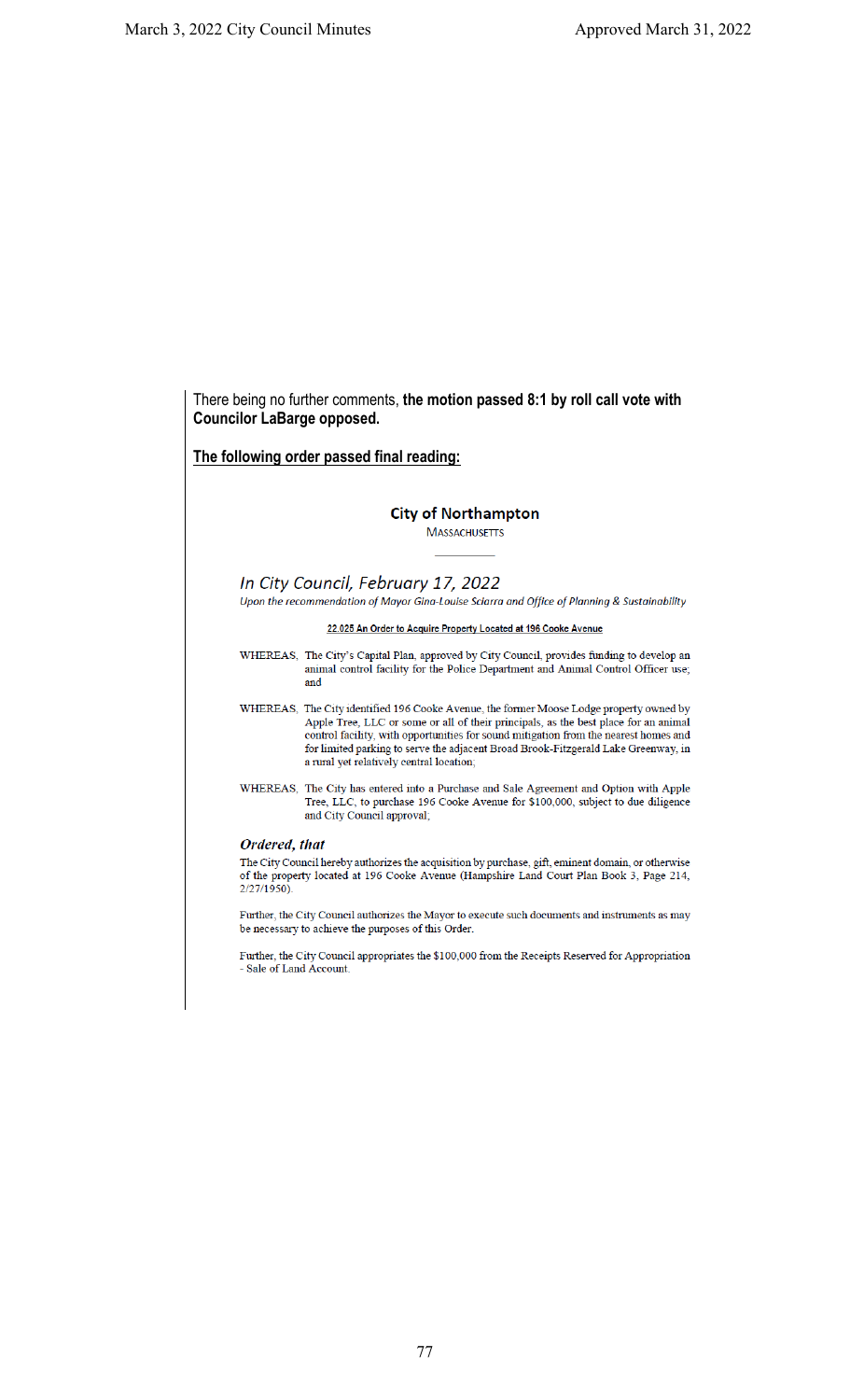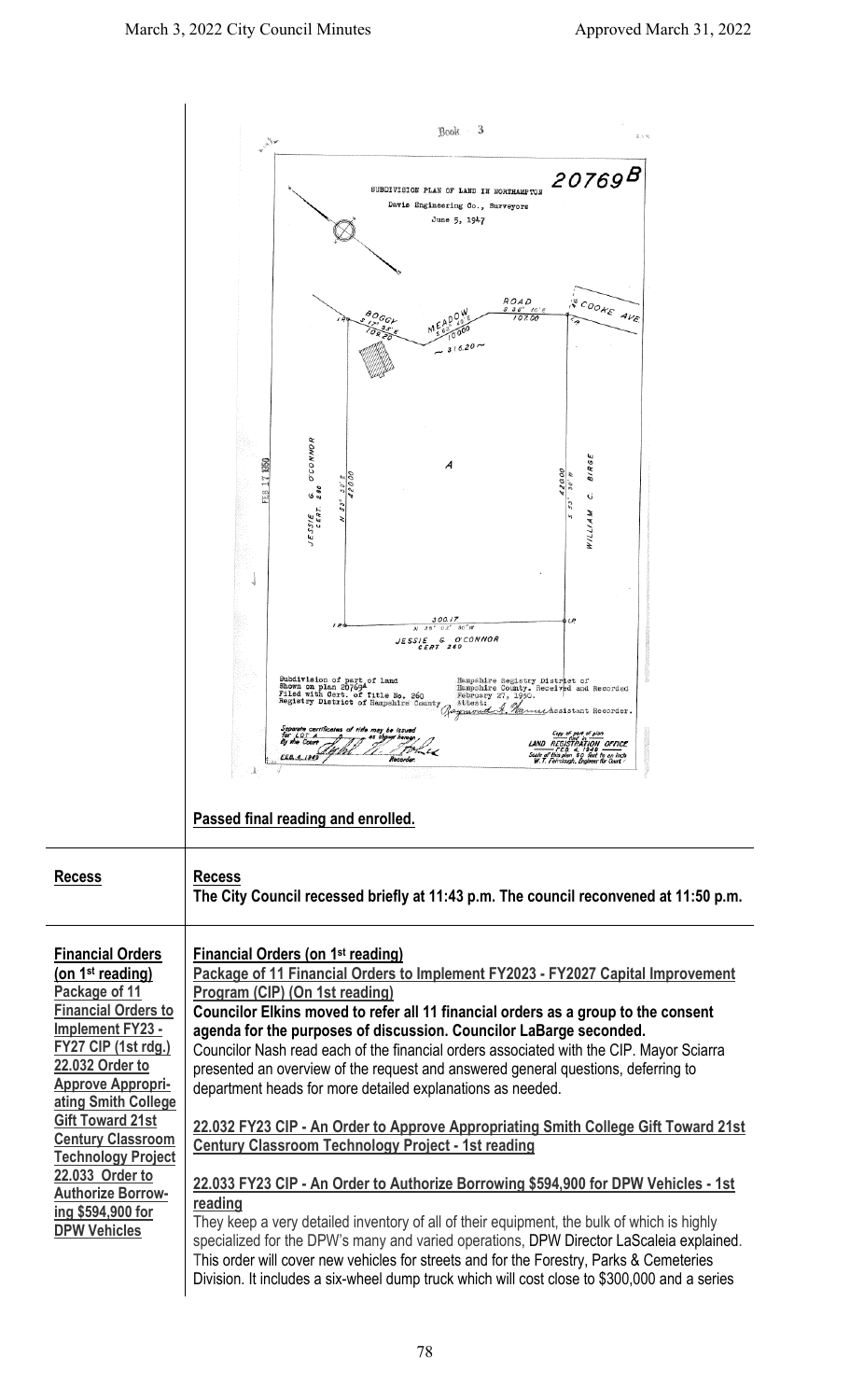of smaller expenditures for vehicles needed to patch potholes, repair sidewalks and for a tractor for forestry, parks and cemeteries.

Councilor LaBarge said she thought it would be helpful for DPW Director LaScaleia to show slides of the equipment being replaced, which councilors themselves saw on a recent tour.

### **22.034 Order to Authorize Borrowing \$1.5 Million for Road Reconstruction Projects - 1st reading**

**22.035 Order to Appropriate \$291,000 from Capital Stabilization to Various Capital Projects 22.036 Order to Appropriate \$25,000 from Cemetery Trust & Income for Cemetery Projects 22.037 Order to Appropriate Parking Receipts Reserved Funds for Parking Projects - 1st reading 22.038 FY23 CIP - Order to Appropriate Gift Fund Balance to JFK Energy Management System Upgrades - 1st reading 22.039 FY23 CIP - Order to Appropriate \$2.06** 

# **22.034 FY23 CIP - An Order to Authorize Borrowing \$1.5 Million for Road Reconstruction Projects - 1st reading**

This year they are recommending having an eye toward preserving the investments that the city has made in road reconstruction projects over the last decade, Director LaScaleia explained. The city is responsible for maintaining more than 160 miles of roadway and the typical service life of a newly-constructed roadway is between 20 and 30 years, depending on many factors. Through bonds and Chapter 90 funds, the city has invested millions and millions of dollars in trying to bring major arterial roads to a level where they're not riddled with potholes, having to be constantly maintained and causing damage to people's cars. This year, they are recommending preserving the investment in Route 66 which was reconstructed in 2009 by applying a cape seal, or very thin overlay of a combination of asphalt mixed with aggregate and recycled rubber. This treatment buys another decade at least of service life to a roadway that is starting to degrade. They are recommending doing this cape seal treatment to Route 66 from Florence Road to the Westhampton Town line - a distance of 3.6 miles – to West Farms Road from Route 66 to Ryan Road and to Florence Road from the Easthampton Town line to Route 66, for a total of almost five miles of roadway last completely reconstructed in 2009/2010. It is a cost-effective way to protect the city's investment in these major thoroughfares, she asserted.

If they do nothing, they can expect to be talking about another major reconstruction project in another five to seven years, Director LaScaleia presented. If they apply this treatment, 10 years from now they would expect these roadways to be in similar or even better condition than they are today, so they would not have to have a conversation about funding another reconstruction for decades. As part of this, they have carefully reviewed the roadway geometry and looked at right-of-way widths and will be adding bicycle lanes where possible, she confirmed.

## **22.035 FY23 CIP - An Order to Appropriate \$291,000 from Capital Stabilization to Various Capital Projects - 1st reading**

Councilor Nash reviewed each of the individual requests totaling \$291,000.

**22.036 FY23 CIP - An Order to Appropriate \$25,000 from Cemetery Trust and Income for Cemetery Projects - 1st reading**

**22.037 FY23 CIP - An Order to Appropriate Parking Receipts Reserved Funds for Parking Projects - 1st reading**

#### **22.038 FY23 CIP - An Order to Appropriate Gift Fund Balance to JFK Energy Management System Upgrades - 1st reading 22.039 FY23 CIP - An Order to Appropriate \$2.06 Million Free Cash to Various Projects - 1st reading**

Councilor Nash reviewed the individual requests totaling \$2.06 million dollars.

Councilor Gore questioned whether the council wanted to send the Free Cash order to the Finance Committee since it contains funding for cruisers which drew a lot of comments in public comment. Councilor LaBarge said she would like to see it go to finance.

They can send it out to committee, but they've actually just conducted a public hearing where people have had ample opportunity to weigh in on individual orders, Councilor Nash pointed out.

Councilor Jarrett said he thought it should be referred if they might want to make a change. While he is firmly in support of reducing the scope of policing and agrees with many of the concerns heard, he doesn't think they are ready to do that yet.

Councilor Nash reminded members that the motion on the floor is to refer all orders to the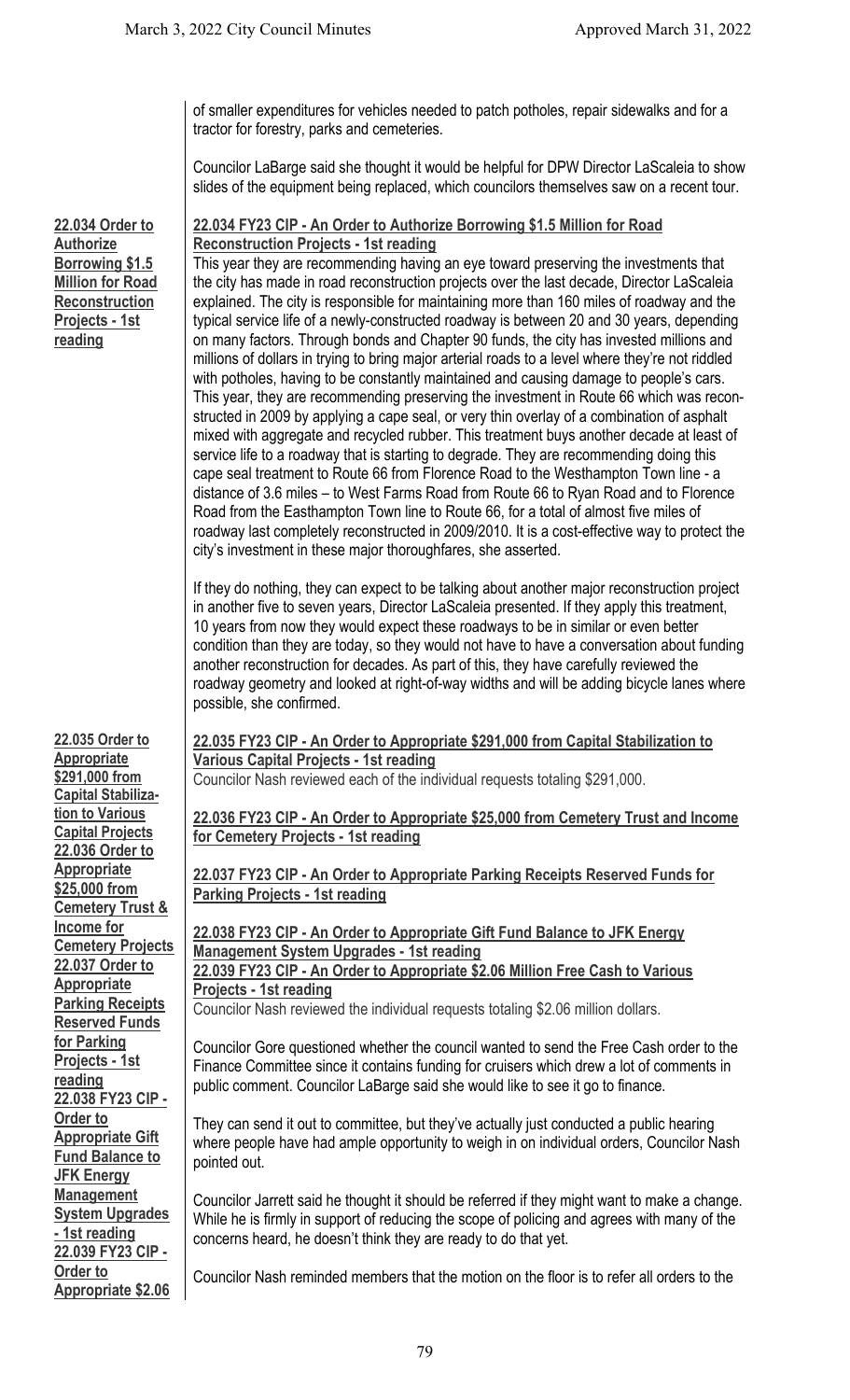| <b>Million Free Cash</b><br>to Various<br>Projects - 1st<br>reading<br>22.040 Order to<br>Reprogram<br><b>Unused Funds to</b><br><b>OPS and NPS</b><br><b>Projects</b><br>22.041 Order to<br><b>Appropriate</b><br>\$31,000 from State<br><b>Earmark to</b><br><b>Support DCC for</b><br><b>Electric Vehicle</b><br>22.042 Order to<br><b>Appropriate</b><br>\$137,500 from Sale<br>of Land RRA<br><b>Account for Ice</b><br><b>Pond Nature-</b><br><b>Based Solution</b><br>Project | consent agenda. While they will go on the consent agenda, he fully expects them to pull the<br>orders off for a deeper discussion. "I don't plan to vote 'yes' on these as part of the consent<br>agenda. I expect to pull them off so we can do a review."<br>22.040 FY23 CIP - An Order to Reprogram Unused Funds to OPS and NPS Projects -<br>1st reading<br>22.041 FY23 CIP - An Order to Appropriate \$31,000 from State Earmark to Support<br><b>DCC for Electric Vehicle - 1st reading</b><br>22.042 FY23 CIP - An Order to Appropriate \$137,500 from Sale of Land RRA Account<br>for Ice Pond Nature-Based Solution Project - 1st reading<br>This is to expand the capability of that area to hold storm water, Councilor Nash advised.<br>The motion to refer the orders to the consent agenda passed unanimously 9:0 by roll<br>call vote.<br>See minutes of March 17, 2022 for second reading.<br>Councilor Jarrett said he would like to do the next order but wondered if others would<br>consider deferring the remaining agenda items to the next meeting.                                                                                                                                                                                                                                                                                                                                                                                                                                                                                                                                                                                                                                                                                                                                                                                                                                                                                                                                                                                                                                                                                                                                                                                                                                                                                                                                        |
|--------------------------------------------------------------------------------------------------------------------------------------------------------------------------------------------------------------------------------------------------------------------------------------------------------------------------------------------------------------------------------------------------------------------------------------------------------------------------------------|-------------------------------------------------------------------------------------------------------------------------------------------------------------------------------------------------------------------------------------------------------------------------------------------------------------------------------------------------------------------------------------------------------------------------------------------------------------------------------------------------------------------------------------------------------------------------------------------------------------------------------------------------------------------------------------------------------------------------------------------------------------------------------------------------------------------------------------------------------------------------------------------------------------------------------------------------------------------------------------------------------------------------------------------------------------------------------------------------------------------------------------------------------------------------------------------------------------------------------------------------------------------------------------------------------------------------------------------------------------------------------------------------------------------------------------------------------------------------------------------------------------------------------------------------------------------------------------------------------------------------------------------------------------------------------------------------------------------------------------------------------------------------------------------------------------------------------------------------------------------------------------------------------------------------------------------------------------------------------------------------------------------------------------------------------------------------------------------------------------------------------------------------------------------------------------------------------------------------------------------------------------------------------------------------------------------------------------------------------------------------------------------------------------------|
| <b>Orders</b><br>22.043 Order for<br><b>Special</b><br><b>Legislation to</b><br><b>Prohibit Landlords</b><br>and Brokers from<br><b>Requiring Brokers'</b><br><b>Commissions to</b><br>be Paid by a<br><b>Tenant or</b><br><b>Prospective</b><br>Tenant - 1st<br>reading                                                                                                                                                                                                             | Orders<br>22.043 An Order for Special Legislation to Prohibit Landlords and Brokers from<br>Requiring Brokers' Commissions to be Paid by a Tenant or Prospective Tenant - 1st<br>reading<br>Councilor Jarrett read the order.<br>When he served on the Northampton Housing Partnership (NHP), its members assisted the<br>Pioneer Valley Planning Commission (PVPC) in creating the "Unlocking Opportunity: An<br>Assessment of Barriers to Fair Housing in Northampton" report, Councilor Jarrett reported.<br>What they found is that the cost of housing is a major concern but so is the upfront cost.<br>Qualified renters are seeing as much as 70% of one months' rent being paid to the broker,<br>and significant discrimination was found against those holding housing vouchers. Just<br>requiring these fees could have the effect of crowding out those with housing vouchers<br>since the vouchers do not pay for that cost. This would transfer the cost to landlords but it<br>would be spread out over the lease term. He believes this is a cost that can be absorbed<br>better by a landlord than by a tenant.<br>He and Councilor Maiore serve on the Community Resources Committee and, along with<br>the housing partnership, intend to do significant outreach before it comes back to them.<br>He said he would be making a motion to refer it to the housing partnership, Community<br>Resources, and Legislative Matters (LM).<br>These services are provided to the landlord free of charge, so it really can be a fairness<br>issue, Councilor Maiore pointed out. They all know how frustrating it is to address the rising<br>cost of housing and this is one thing they can do.<br>They know these fees can absolutely make the difference between somebody being able to<br>obtain housing and somebody not being able to, Mayor Sciarra observed. She worked on<br>this with Councilor Jarrett and Councilor Maiore as a councilor and is happy to continue<br>working on it as mayor and to move this forward and get it to the legislature.<br>Councilor Foster, Councilor Perry, Councilor Elkins and Councilor LaBarge all spoke in<br>favor, after which Councilor Jarrett moved to refer the order to the housing<br>partnership, Community Resources Committee and Legislative Matters. Councilor<br>Perry seconded. The motion passed unanimously 9:0 by roll call vote. |

 $\overline{\phantom{a}}$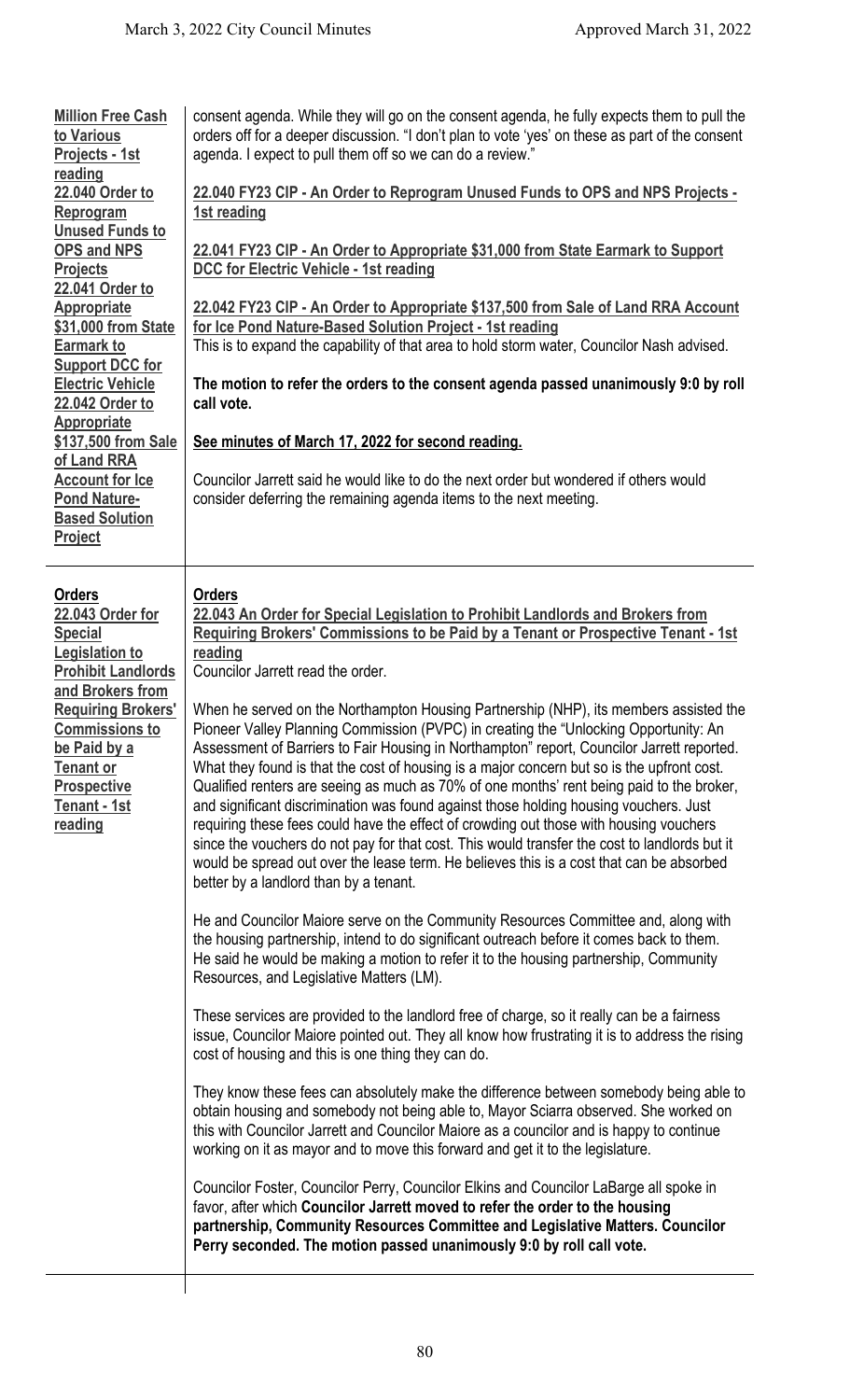| <b>Ordinances</b><br>19.176 Ordinance<br><b>Prohibiting the</b><br><b>Use of Face</b><br><b>Surveillance</b><br><b>Systems - Three-</b><br>year review<br>21.355 Ordinance<br><b>Relative to</b><br>Housekeeping<br><b>Changes to the</b><br><b>General</b><br>Ordinances - 2nd<br>reading                                         | <b>Ordinances</b><br>19.176 An Ordinance Prohibiting the Use of Face Surveillance Systems - Three-year<br>review<br>The American Civil Liberties Union (ACLU) is interested in coming and sharing feedback on<br>this, Councilor Nash advised. His recommendation would be to refer it to City Services,<br>Community Resources and eventually back to Legislative Matters.<br>Councilor Elkins so moved. Councilor Nash seconded. The motion passed<br>unanimously 9:0 to by roll call vote.<br>Members agreed by consent to table the other items on the agenda to the next meeting:<br>21.355 An Ordinance Relative to Housekeeping Changes to the General Ordinances<br>-2nd reading |
|------------------------------------------------------------------------------------------------------------------------------------------------------------------------------------------------------------------------------------------------------------------------------------------------------------------------------------|------------------------------------------------------------------------------------------------------------------------------------------------------------------------------------------------------------------------------------------------------------------------------------------------------------------------------------------------------------------------------------------------------------------------------------------------------------------------------------------------------------------------------------------------------------------------------------------------------------------------------------------------------------------------------------------|
|                                                                                                                                                                                                                                                                                                                                    | See minutes of March 17, 2022 for second reading.                                                                                                                                                                                                                                                                                                                                                                                                                                                                                                                                                                                                                                        |
| Zoning<br><b>Ordinances (Not</b><br>yet Referred)                                                                                                                                                                                                                                                                                  | <b>Zoning Ordinances (Not yet Referred)</b><br>None.                                                                                                                                                                                                                                                                                                                                                                                                                                                                                                                                                                                                                                     |
| <b>Zoning</b><br><b>Ordinances</b><br>21.339 Ordinance<br>to Allow Beverage<br>Service and<br><b>Entertainment at</b><br><b>Farm Stands</b><br><b>Under Certain</b><br>Circumstances-<br>2nd reading<br>21.356 Ordinance<br><b>Relative to</b><br>Housekeeping<br><b>Changes to the</b><br><b>Zoning Ordinance</b><br>-2nd reading | <b>Zoning Ordinances</b><br>21.339 An Ordinance to Allow Beverage Service and Entertainment at Farm Stands<br>Under Certain Circumstances - 2nd reading<br>See minutes of March 17, 2022 for final reading.<br>21.356 An Ordinance Relative to Housekeeping Changes to the Zoning Ordinance -<br>2nd reading<br>See minutes of March 17, 2022 for final reading.                                                                                                                                                                                                                                                                                                                         |